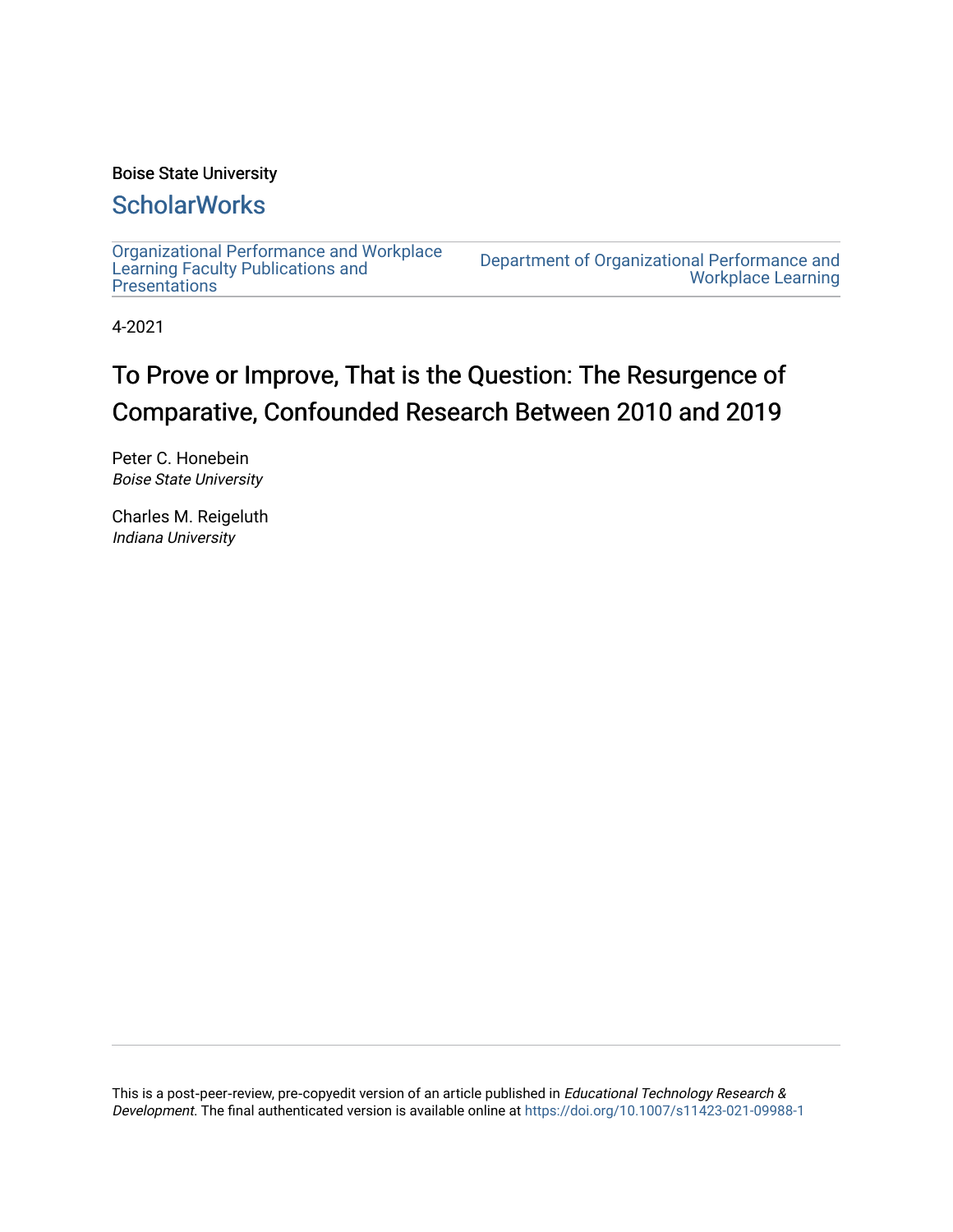## **To Prove or Improve, That is the Question: The Resurgence of Comparative, Confounded Research Between 2010 and 2019**

**Peter C. Honebein\*** 

Customer Performance Group

and

Indiana University

and

Boise State University peter@honebein.com

**Charles M. Reigeluth**

Indiana University

#### **Abstract**

Between 2010 and 2019, ETR&D experienced increased publication of a specific type of research that does not provide useful knowledge to the instructional design field. This type of research is *research to prove*, which entails pitting an incumbent, "traditional" learning experience against a new, innovative learning experience that lacks maturity. Additionally, under closer inspection, these new, innovative learning experiences show significant gaps of good design judgment, in terms of their alignment with the instructional theory framework. This type of research robs the instructional design field of important and useful data associated with effectiveness, efficiency, and appeal outcomes. To provide evidence for our claims, we reviewed 39 ETR&D articles between 1980 and 2019 and 41 articles in non-ETR&D journals between 2009 and 2018 that represented traditional instruction comparisons. Our conclusion is that a change in ETR&D editorial policies around 2010, such as reviewers having more power than editors in determining which papers get published, led to the unintended consequences this paper reports. We provide recommendations for addressing this situation.

**Keywords:** instructional theory framework, Culture Four, Culture Five, traditional instruction, traditional methods, design research, design judgment

In our roles of instructional designers, peer-reviewers, and researchers, we are concerned about an accelerated acceptance of comparative research studies published between 2010 and 2019 in *Educational Technology Research and Development (ETR&D)* and other journals. This concern grows when we see a comparative research paper where one treatment is "traditional" instruction (or traditional method, or traditional approach). The term "traditional instruction" istypically seen as instruction that is didactic, face-to-face, teacher-centered, and reliant on textbooks and lectures (Raja & Najmonnisa, 2018; Stacker & Horn, 2012). Yet researchers have stretched this definition to describe incumbent solutions as well. Cunningham (1986) used the terminology "bad guy" to describe traditional, incumbent instructional treatments. A research study then introduces, with a fanfare of theoretical justification, the "good guy," or "novel" instruction, which usually involves some mixture of instructional methods (for example, problem-based learning) and media methods (for example, virtual reality) that the researcher expects will outperform traditional instruction. Such research is the epitome of what Reigeluth and An (2009) call *research to prove*.

Comparative research pitting the traditional bad guy against the novel good guy has been an intense subject of debate and a well-known pariah in our field for four decades, yet researchers and reviewers seem to pay little attention to reducing it, and no one seems to do anything about it except complain every so often. Robert Ebel, a past president of the American Education Research Association (AERA), suggested basic research in education is limited, as "the process of education is not a natural phenomenon" (Farley, 1982, p. 18). Thus, research to prove is a pariah because it is typically an easy, one-off, useless piece of research that pads one's curriculum vitae (Driscoll and Dick, 1990;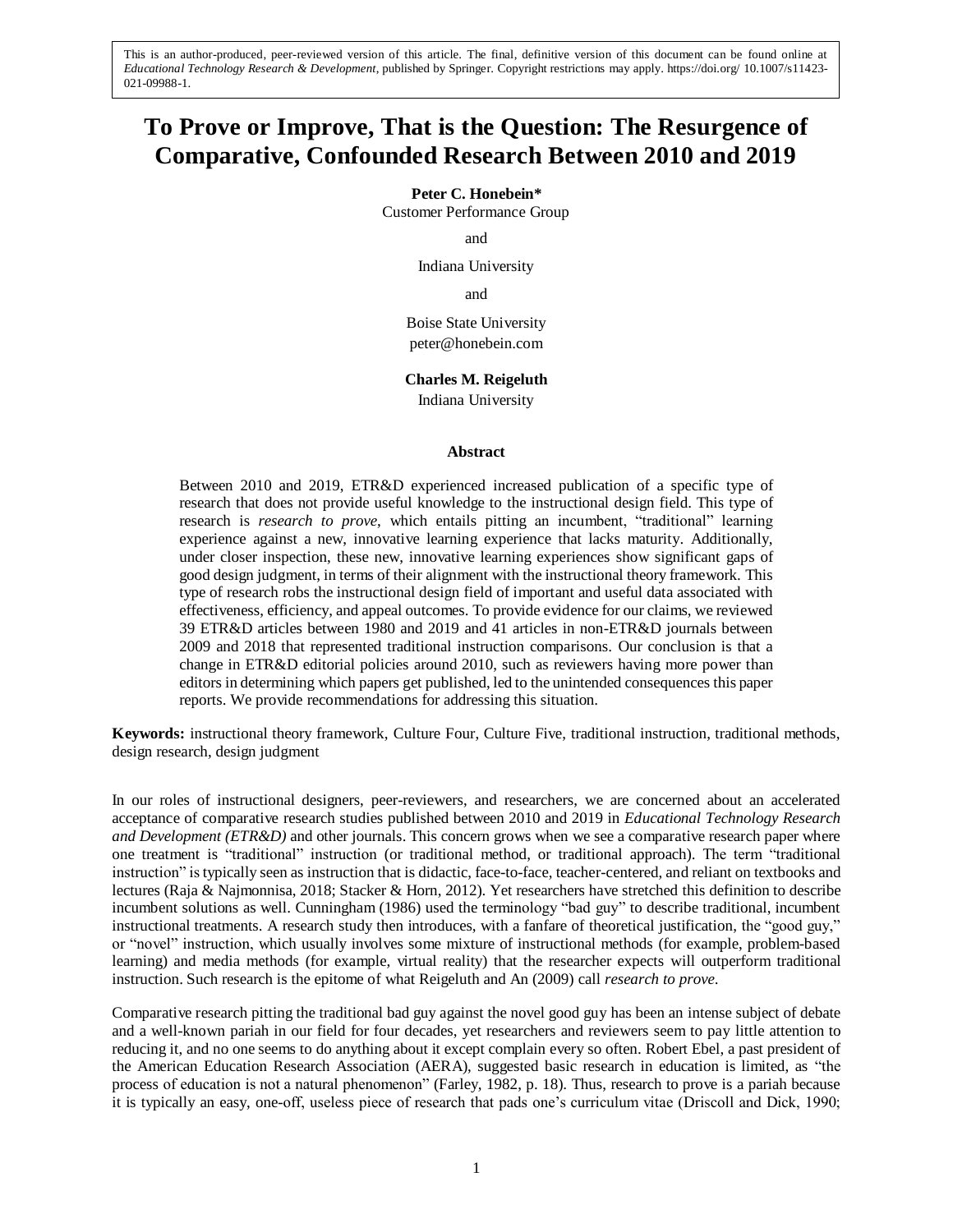Tanner, 1998). It is research that emphasizes a traditional view of scientific rigor over relevance (Phillips et al., 2012; Stokes, 1997), rather than the much harder task of finding a more complementary balance between the two, which Salomon (1991) calls the analytic and the systemic. Or, as Ebel suggests, education "is in need of creative invention to make it work better" (Farley, 1982, p. 18).

Comparative research to prove has several disadvantages. First, methods are situational and can have many variations (Reigeluth & Carr-Chellman, 2009), which means instructional methods work well in some situations but not others. Comparative studies rarely fully describe situational variables and variations, nor do they replicate in different situations or different variations.

Second, every method undergoes a pattern of development called the S-curve (Branson, 1987). Figure 1 shows that research to improve tends to be more useful during the first (slow improvement) and second (rapid improvement) phases of development. Research to prove tends to be more useful when a method moves into the third phase (maturity), which reflects a diminishing rate of improvement (Phillips et al., 2012). In comparative research, the "traditional" method has typically reached maturity, but the "novel" method is typically relatively new (in phase 1 or 2), which is rarely acknowledged. Comparing the two methods at such disparate points in their development can lead to prematurely rejecting a promising new method.

------------------------------------------------------

## **Insert Figure 1 About Here**



**Time** 

Figure 1: The S-curve of development for a method or technology

------------------------------------------------------

Third, and perhaps most important, is that comparative research to prove does not provide data about the ways that relatively new methods can move up the S-curve – ways to improve the method. Instructional designers and teachers would find this knowledge very useful, which means it is an important focus area for researchers.

The last active debate about comparative studies in ETR&D started in the mid-1980's and continued, sporadically, until 2000 (Cobb, 1997; Clark, 1983, 1985, 1986, 1989, 1994; Cunningham, 1986; Driscoll and Dick, 1999; Jonassen et al., 1994; Kozma, 1994, 2000; Lockee, Burton, & Cross, 1999; Morrison, 1994; Parkhurst, 1992; Reigeluth, 1989; Reiser, 1994; Richey, 1998; Ross, 1994; Shrock, 1994; Tennyson, 1994; Ullmer, 1994). If there was a last word, it was from Kozma (2000), who said, "traditional experiments often are not able to accommodate the complexity of these real-world situations" and "this confounding makes it difficult, if not impossible, to disentangle one component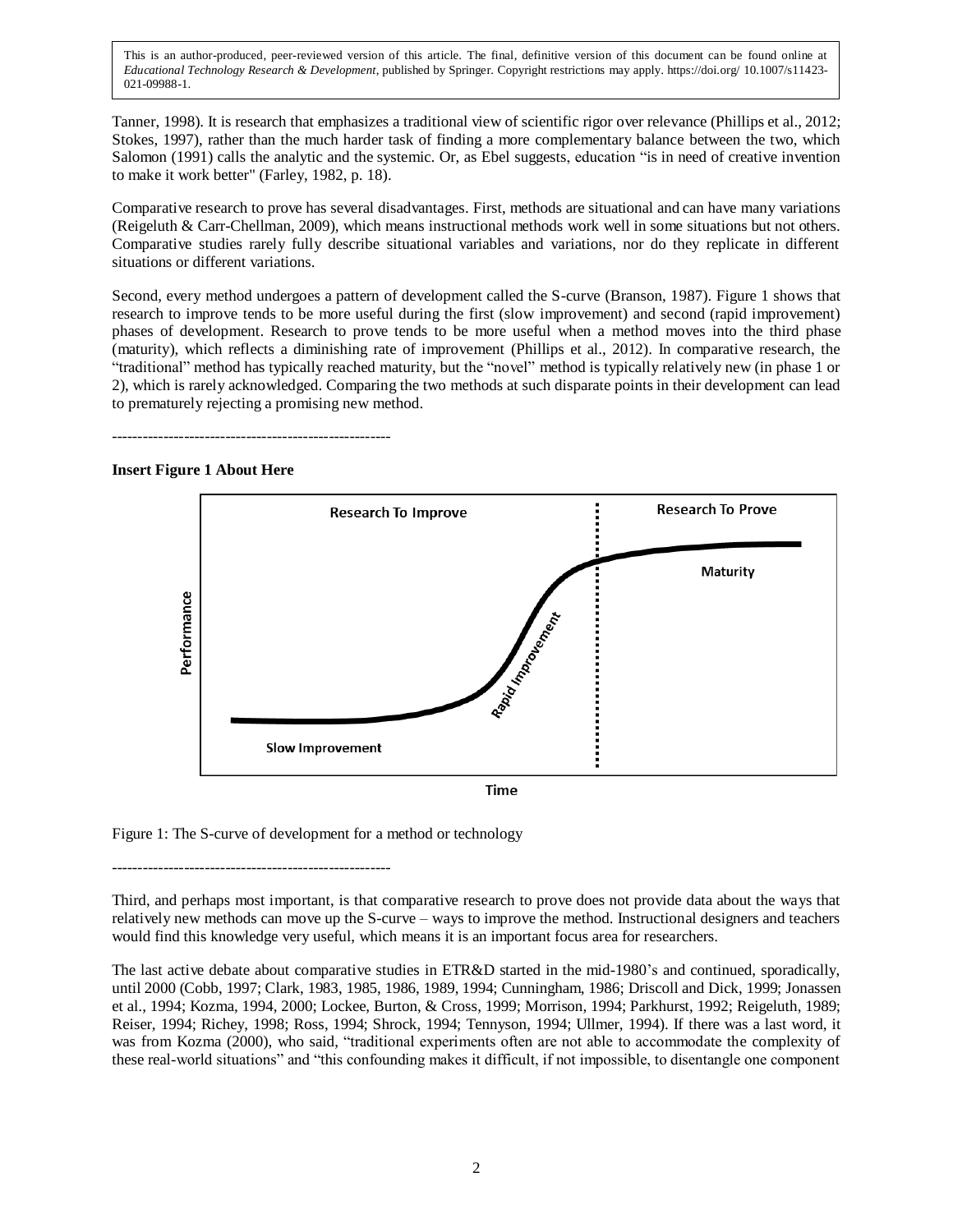of a design from another because the various components are designed to work together (p. 10). These situational factors have ultimately evolved into significant interest in design-based research methods at the 2020 AECT conference, as well as those promoting "improvement science" (see e.g., Lewis, 2015; LeMahieu, Edwards, & Gomez, 2015).

Then, around 2010, something happened that accelerated a resurgence of comparative studies in ETR&D, as the data we report below will show. As ETR&D peer reviewers, we began to notice this in articles we were reviewing in 2017. What had changed was ETR&D's editorial policies (Spector, 2017). Power for deciding what gets published had shifted from editors to reviewers, and editors encouraged more contributions from non-North American researchers.

Let us be clear that we strongly support this policy innovation and we commend Dr. Spector, the ETR&D advisory board, other editors, and reviewers for facilitating the adoption of this innovation. However, as with all innovations, there is a risk of unintended consequences, and we feel this is one of those situations, specifically in terms of the resurgence of comparative research. As the reader will see in our data, most of the comparative study resurgence in ETR&D comes from non-North American sources. As North American designers, researchers, and reviewers, our values about research and design were perhaps shaped by the literature presented above; on Salomon's (1991) scale, we North Americans are likely weighted more towards the "systemic" side due to direct experiences with the comparative studies debate. But then again, perhaps non-North American designers', researchers', and reviewers' values were shaped by other forces weighted towards Salomon's "analytic side," due to lack of experience with the comparative studies debate and/or other cultural norms and influences.

The purpose of this paper is to recommend ways we, as a field, can resolve the unintended consequence we described above. The primary contributions that this paper makes are 1) linking the instructional theory framework to the comparative study debate as a way to identify gaps in comparative research design fundamentals and outcome measures, 2) providing quantitative data regarding the resurgence of comparative, traditional-versus-novel, research designs, and 3) recommending to editors, reviewers, and authors actionable, relevant, training and non-training interventions that could lead to shifting comparative studies from research to prove to research to improve. We expect, and welcome, subsequent debate as this topic evolves.

Our research questions are:

- 1. What are the trends of comparative, empirical research studies in ETR&D that include one or more of the phrases "traditional method," "traditional instruction," and "traditional approach" between 1980 and 2019?
- 2. What are the trends of comparative research studies in non-ETR&D journals publishing instructional design research that include one or more of the phrases "traditional method," "traditional instruction," and "traditional approach" between 2009 and 2018?
- 3. How are elements of the instructional theory framework and Culture Four specifically conditions, values, and methods – represented in comparative, empirical, peer-reviewed studies that assess the relative efficacy of the learning experiences therein?

We organized the remainder of this paper in the following structure, starting with a conceptual framework, then presenting the data, and then providing synthesis and recommendations.

- 1. Conceptual Framework
- 2. Study 1: ETR&D, 1980 to 2019
- 3. Study 2: Flipped Classrooms, 2009 to 2018
- 4. Synthesis
- 5. Recommendations
- 6. Limitations

## **Conceptual Framework**

## **Research Classification**

The purpose of this section of the paper is to describe the research classifications that we used as dependent variables in our two studies. As cited above, our field has substantial literature about what makes good research, as well as frameworks for the various research categories and methods relevant to instructional technology research (Reeves &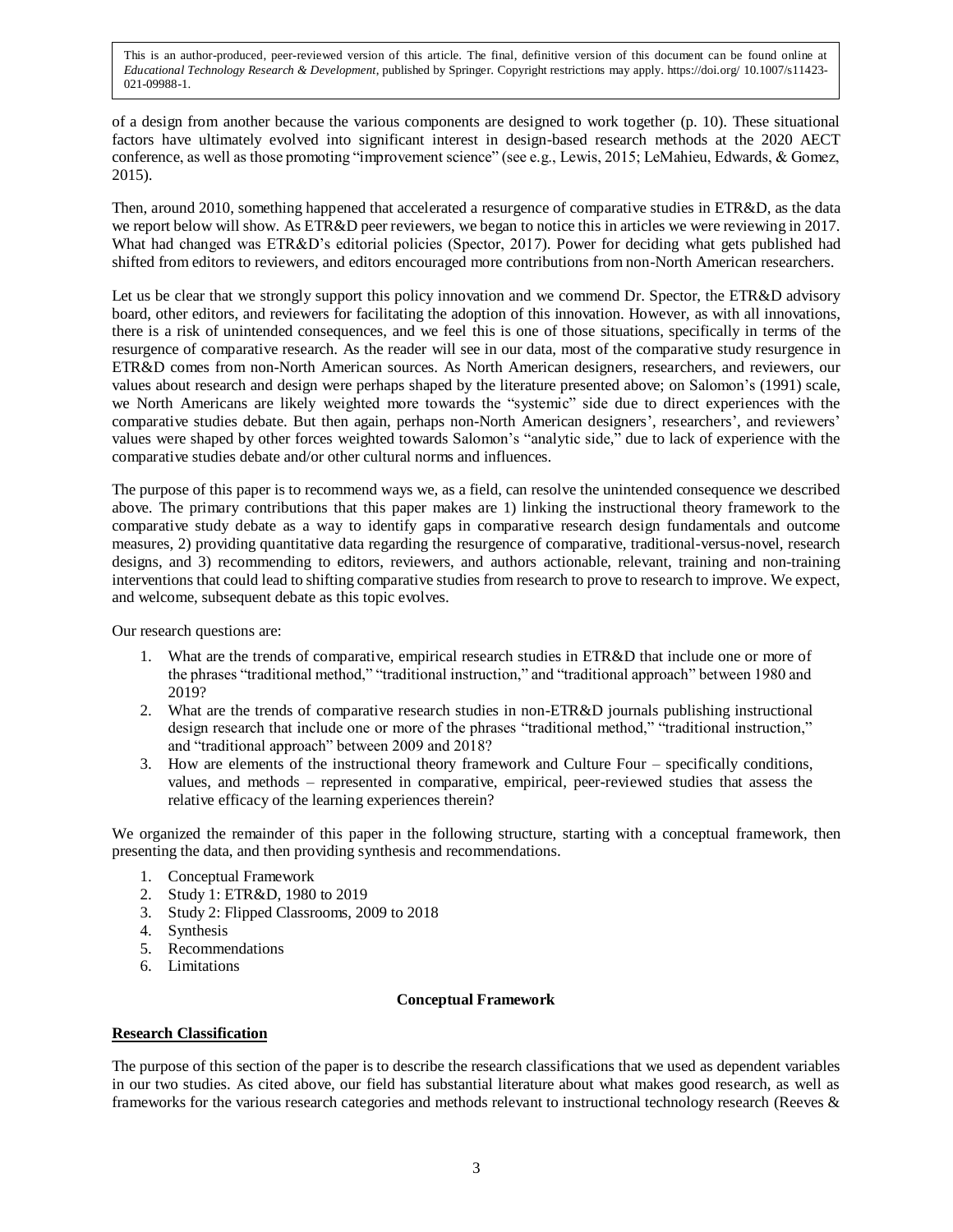Oh, 2017). Reeves and Oh specify six research categories. One of those categories, *design and development*, is relevant to our present study since it involves research goals associated with the creation and improvement of learning experiences.

For greater precision, we expand the Reeves and Oh structure to accommodate Reigeluth and An's (2009) conceptions of research to prove and research to improve. We suggest that there are subcategories within Reeves and Oh's design and development category that are useful for classifying different types of design and development research. These subcategories are research to prove, research to improve, research to describe, and research to test feasibility.

## *Research to Prove*

Research to prove is confirmatory research (see, e.g., Burbach, Matkin, & Fritz, 2004). It is quantitative, and, within the scope of the instructional theory framework (Honebein & Reigeluth, 2020, 2021), it has two theoretical branches, descriptive and design (Reigeluth, 1999):

For descriptive theory, this kind of research to prove advances descriptive theories, which aim to *describe* cause-andeffect relationships or natural processes, such as what happens when a person processes information (information enters short-term memory, then enters long-term memory). Researchers can use research to prove for descriptive theory to test predictions (what will be the effects?) or explanations (what were the causes?), but it is typically insufficient to inform design decisions (Reigeluth, 1999; Reigeluth & Schwartz, 1989), due primarily to the highly situational and interactional nature of instructional method variables. Examples of this kind of research include studies of short-term memory, such as studies of Miller's "magic number" of seven items plus or minus two (see, e.g., Schweickert & Boruff, 1986).

For design theory, this kind of research to prove advances design theories, which aim to *prescribe* what method(s) are preferable to achieve a goal. Thus, this type of research guides choices about whether one method is better than another, or which approach is the "best available route." Research to prove for design theory is prescriptive, but in a probabilistic rather than deterministic way. The conclusions section reports win, lose, or draw results. Comparative research, such as Kuo and Hooper (2004), is a typical example of this kind of research.

## *Research to Improve*

Research to improve is exploratory research (Reigeluth & Frick, 1999; Stebbins, 2001). It is largely qualitative, and, within the scope of the instructional theory framework, it uses formative evaluation, often with mixed methods, to improve an instance (case) of instruction as an example of an instructional method, model, or theory. Typical research methods include action research (Efron & Ravid, 2020; Stringer, 2008; Stringer & Aragon, 2021), design experiments (Cobb et al. 2003), design-based research (Barab & Squire, 2004; Collins et al., 2004; Design-Based Research Collective, 2003; Wang & Hannafin, 2005), evaluation research (Phillips et al., 2012), and formative research (Reigeluth & An, 2009; Reigeluth & Frick, 1999). It often involves two or more iterations through which researchers can observe a method, make changes based on formative data, observe the effects of those changes, and propose additional possible improvements based on stated criteria for effectiveness, efficiency, and appeal. The conclusions section in a research paper proposes possible improvements based on the data from research participants, such as learners, teachers, and other stakeholders, for a particular set of situation variables. English and Reigeluth (1996); Honebein, 1994; Kakos-Kraft, Honebein, Prince, and Marrero, 1997; Lee and Reigeluth (2003); and Lee, Jahnke, and Austin (2021) are examples of research to improve.

## *Research to Describe*

Research to describe does not attempt to prove or improve. This approach typically uses naturalistic inquiry to describe and characterize a learning experience in the way that things happened. It is typically ethnographic, with a narrativeoriented product. The conclusions section does not provide any recommendations. Lubin and Ge (2012) is an example of research to describe.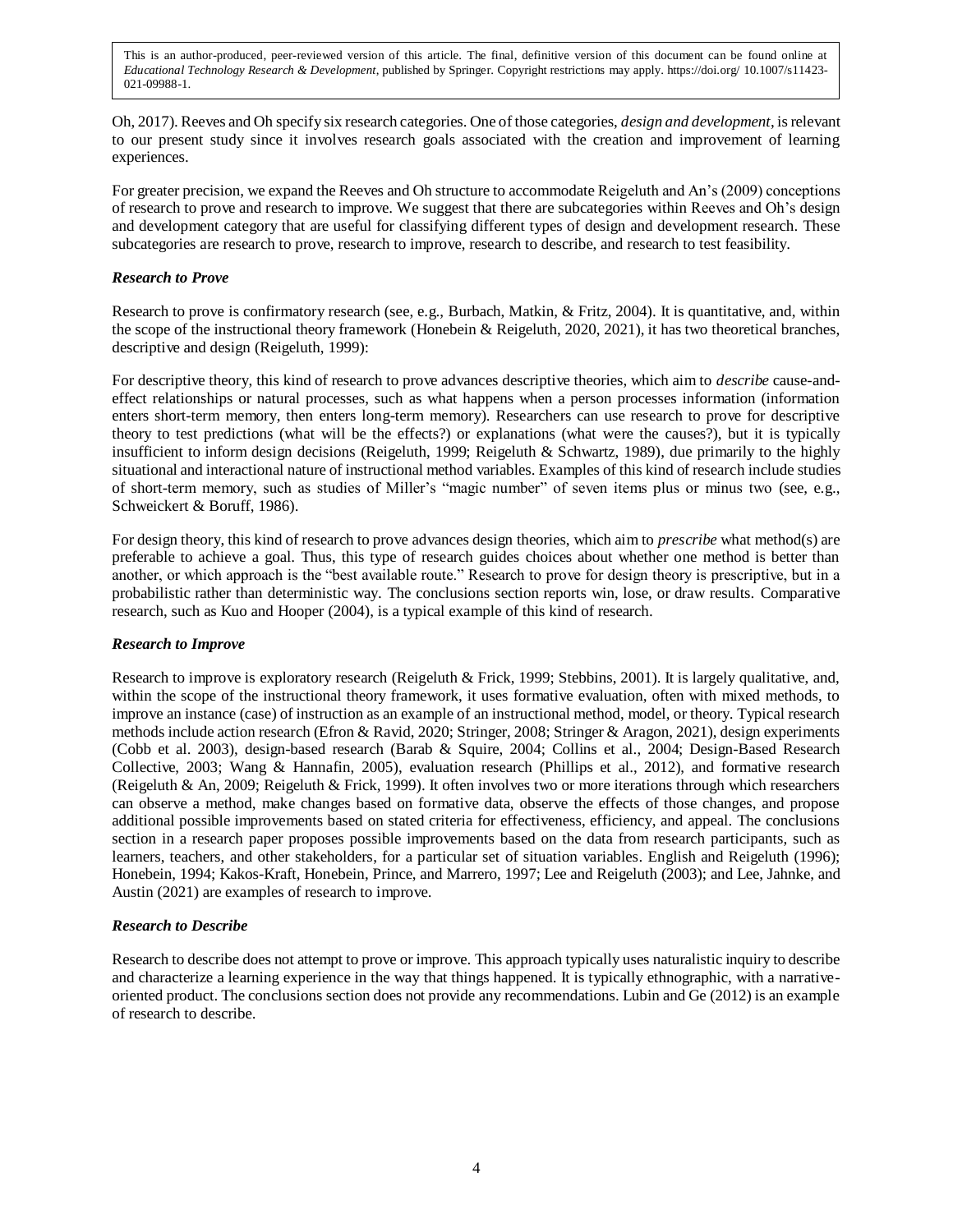## *Research to Test Feasibility*

Research to test feasibility also does not attempt to prove or improve. This approach uses a variety of mixed methods to answer the question, "is a case of an instructional method workable?" Thus, the focus is on viability and feasibility of a method within a specific situation. The conclusions section provides a conclusion about whether a method is feasible or not. Lee and Thomas (2011) is an example of research to test feasibility.

Thus, in our two studies, we classify design and development research using five subcategories:

- 1. Research to prove for descriptive theory
- 2. Research to prove for design theory
- 3. Research to improve
- 4. Research to describe
- 5. Research to test feasibility

## **Instructional Theory Framework**

The purpose of this section of the paper is to describe the elements of the instructional theory framework (Honebein & Reigeluth, 2020, 2021; Reigeluth, 1983; Reigeluth 1999; Reigeluth & Carr-Chellman, 2009) that we used as dependent variables in our two studies. The purpose of the instructional theory framework (Figure 2) is to guide instructional theorists and researchers in creating and improving instructional theories or understanding instructional theories. The framework represents three key sequential parts. First, there is the situation, which represents the conditions and values for which the instructional theory is intended. *Conditions* represent matters of fact. *Values* represent matters of opinion. Thus, together, they represent objective and subjective ways of knowing.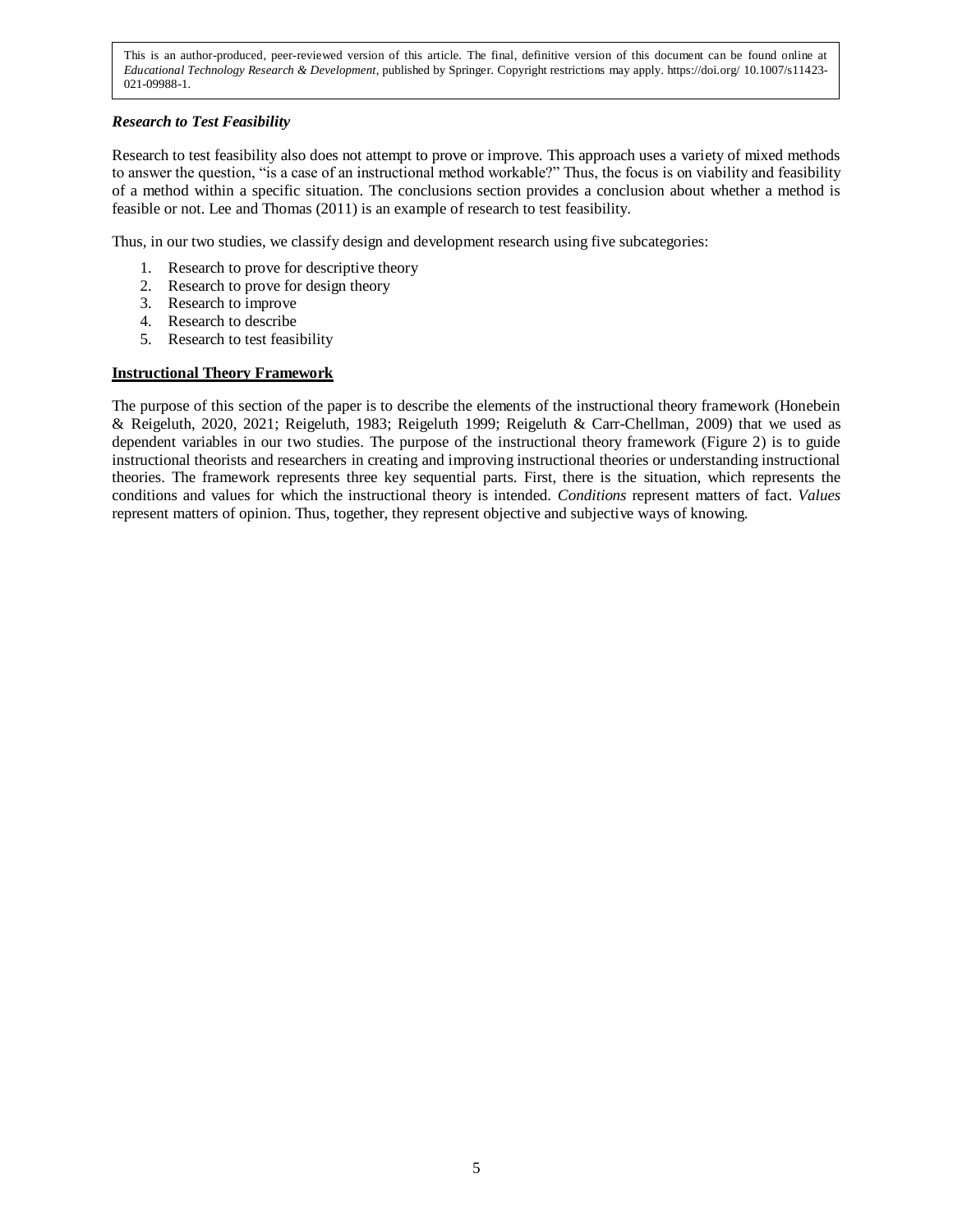------------------------------------------------------

#### **Insert Figure 2 About Here**



Figure 2: The instructional theory framework

------------------------------------------------------

In instructional situations, conditions and values represent the type of data that one would collect through a front-end analysis. For conditions, this means assembling information about the learner, content, context, and instructional design constraints. For values, this means assembling information about how stakeholders feel about learning goals, the priority of outcomes (effectiveness, efficiency, and appeal), possible instructional methods, and who will have power to influence or control the nature of the instruction (Reigeluth & Carr-Chellman, 2009).

One can describe the synthesis of the situation in many ways, such as front-end analysis reports and design documents that specify instructional objectives, as well as organizational, functional, and non-functional requirements (Honebein, 2018). These requirements typically specify the need for systematic instructional design and formative evaluation.

But ultimately, if you imagine a funnel, a designer refines the synthesis of the situation into an instructional objective in the form of a *designer objective*, which is typically more detailed and elaborated than the instructional objective(s) a designer presents to learners as part of the learning experience. There are many forms of designer objectives (Czeropski & Pembroke, 2017; Merrill, 1983; Reigeluth & An, 2021), but for the purposes of this paper, we use Mager's (1984) formula of *condition*, *behavior*, and *criterion* to represent the common information that should be present in a designer objective.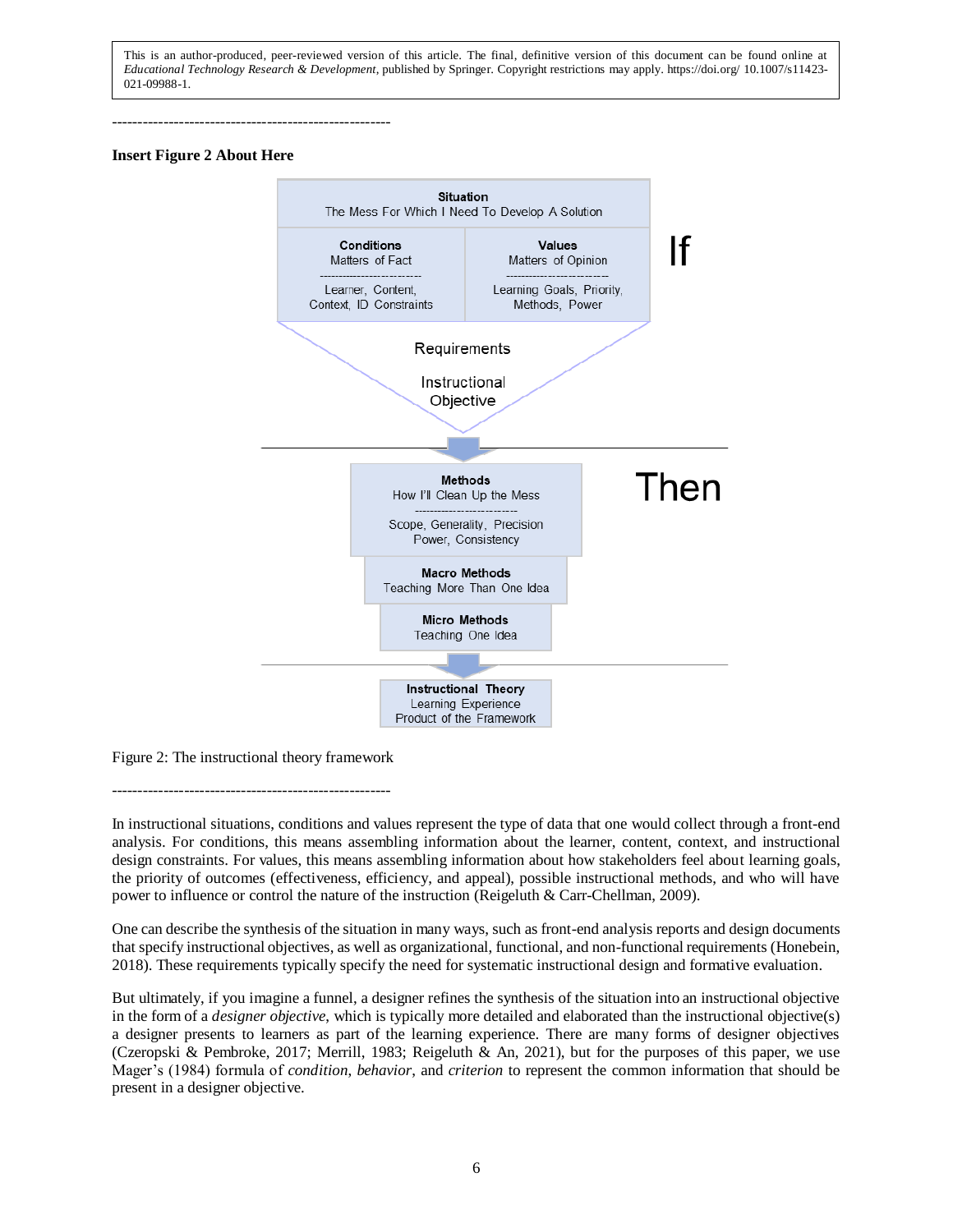Second, with the organizational requirements and well-formed design objectives elicited from the situation, a designer continues work by determining which methods best fit the situation. Methods in this context typically represent instructional methods and media methods, but can also include methods associated with the "layers" specified by Gibbons and Rogers (2009): *content, strategy, message, control, representation, media-logic, and data management*. Kozma (2000) used the phrase "learning environment," and we use the phrase "learning experience" to represent a unique instance that incorporates one or more of these seven layers for a given situation. Method characteristics include scope (macro or micro), generality, precision, power, and consistency (Reigeluth & Carr-Chellman, 2009).

Third, what the instructional theory framework ultimately delivers is an *instructional theory* (also known as a learning experience), which is *prescriptively* a collection of methods (instructional, media, or otherwise) that best fit a certain set of situations. An instructional theory is different from a *learning theory*, such as behaviorism, cognitivism, or constructivism, since a learning theory 1) descriptively explains the learning process, typically what might be going on in one's head, and 2) does not include any methods. An instructional theory is also different from an *instructional model*, since an instructional model, while it does include methods, lacks any situational connection. Anyone can create, modify, improve, or "mash up" instructional theories. The key principle to remember is that instructional theories are situational, thus, any creation or change must fit the situation(s).

The intersection of the instructional theory framework and the design/development research category is best illustrated by Leslie Briggs' Culture Four aspects (Briggs, 1984) (**Error! Reference source not found.**). These aspects, which Briggs used to prescribe key design/develop activities, align nicely with elements of the instructional theory framework.

------------------------------------------------------

## **Insert Table 1 About Here**

| <b>Culture Four Aspects</b>                                                                                                                                                     |                | <b>Instructional Theory Framework Factors</b>                                                                                                                                           |  |
|---------------------------------------------------------------------------------------------------------------------------------------------------------------------------------|----------------|-----------------------------------------------------------------------------------------------------------------------------------------------------------------------------------------|--|
| The researchers do accurately classify the<br>1.<br>type of learning outcome being studied, and<br>they supply objectives and test items so we<br>can check the classification. | $\bullet$<br>٠ | <b>Conditions:</b> Learner, Content, Context, ID Constraints<br>Values: Learning Goals, Priority, Power                                                                                 |  |
| The passages of materials are similar to<br>2.<br>textbook chapters in length, and they are<br>real curriculum materials.                                                       | ٠              | <b>Methods:</b> Scope, Generality, Precision, Power,<br>Consistency<br><b>Instructional Theory:</b> Product of the Framework                                                            |  |
| 3.<br>The materials were systematically designed<br>and formatively evaluated.                                                                                                  | ٠<br>$\bullet$ | <b>Conditions:</b> Learner, Content, Context, ID Constraints<br><b>Values:</b> Learning Goals, Priority, Methods, Power<br>Methods: Scope, Generality, Precision, Power,<br>Consistency |  |
| The tests really measure the learner's ability<br>4.<br>to perform the behaviors to the standard<br>specified in the objective.                                                 | $\bullet$<br>٠ | <b>Values:</b> Learning Goals, Priority<br>Methods: Scope, Generality, Precision, Power,<br>Consistency                                                                                 |  |

Table 1: Utilization of the Instructional Theory Framework factors in each of the Culture Four aspects.

----------------------------------------------------------

Thus, in our two studies, we observed learning experiences through the following instructional theory framework and Culture Four concepts/prescriptions:

- 1. Presence of instructional objectives (conditions, behavior, standard of performance)
- 2. Presence of instructional outcomes (effectiveness, efficiency, and appeal)
- 3. Presence of an improvement focus involving formative evaluation (instructional methods, media methods, and so on)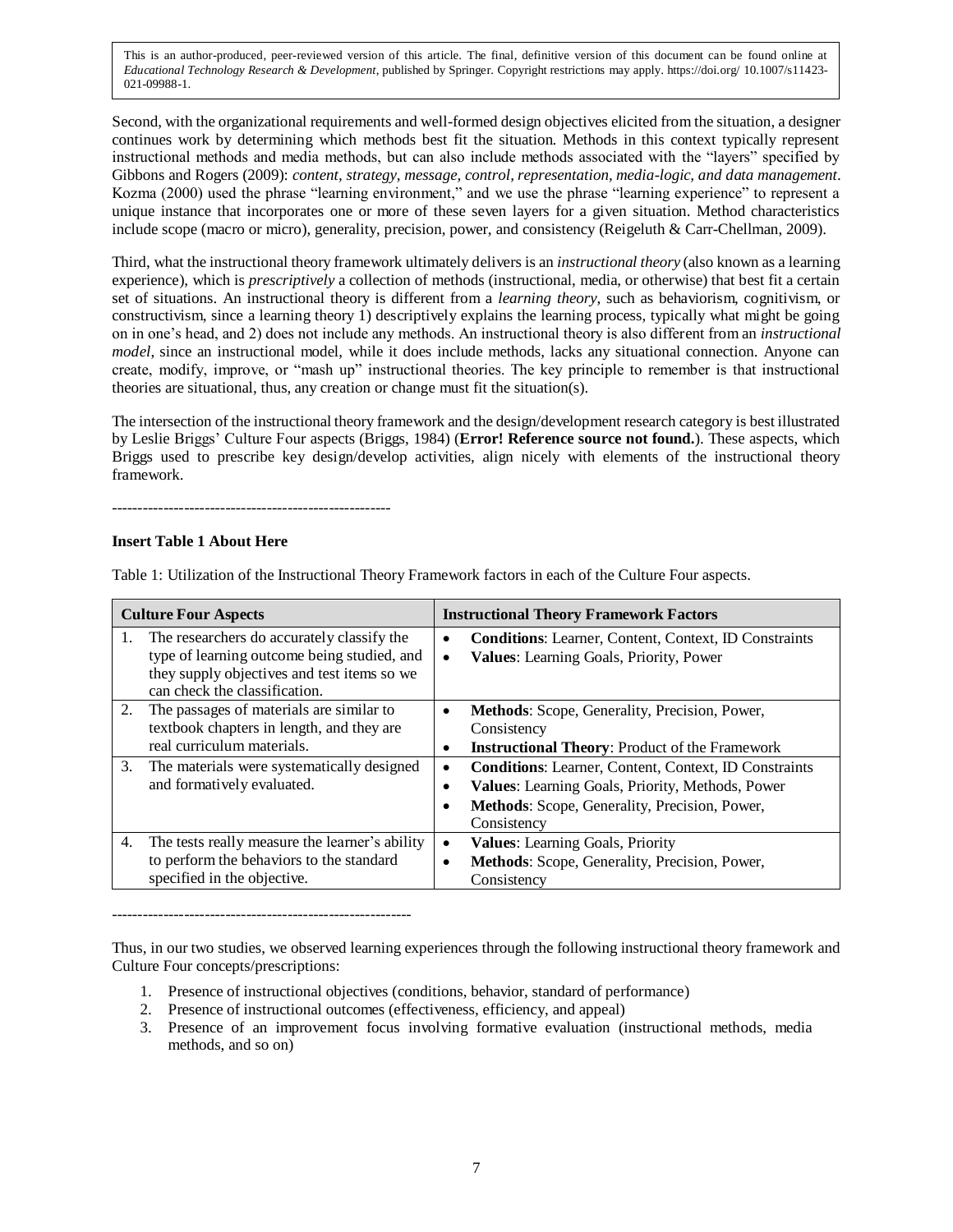## **Study 1: ETR&D 1980 to 2019**

## **Method**

Our literature review method generally followed that of Driscoll and Dick (1999), but in a less arbitrary manner. Like Driscoll and Dick, we focused solely on ETR&D articles. Unlike Driscoll and Dick, we selected a much longer timeframe spanning 1980 to 2019, which 1) included the foundational literature discussed in this paper's introduction, and 2) enabled our analysis and results to be represented in terms of four equal time spans (decades).

Our procedure to find relevant articles to answer our second research question was as follows:

- 1. Select one of the phrases: "Traditional Approach," "Traditional Method," "Traditional Instruction"
- 2. Go to the ETR&D website provided by our institution.
- 3. Enter the phrase into the search field, bounded by quotation marks: For example, "traditional approach"
- 4. Select "Newest First"
- 5. Enter 1980 as the Start Year, and 2019 as the End Year
- 6. Click the search icon (Figure 3).
- 7. Click the Download Search Results (CSV) button to generate a spreadsheet of all the results.

-------------------------------------------------------

#### **Insert Figure 3 About Here**



Figure 3: The literature search process in ETR&D

----------------------------------------------------------

Our procedure to determine if an article met our inclusion criteria was to:

- 1. Open each article's PDF file of the manuscript.
- 2. Search the article for the word "traditional."
- 3. Review the article's abstract and method section for information about whether the article involved the comparison of two or more treatments.
- 4. If both conditions were true, indicate "Yes" in the Comparison column on the Search Results spreadsheet; otherwise, indicate No.
- 5. Enter any relevant notes about both Yes and No articles on the spreadsheet.

We repeated this procedure for each of the three phrases. Of the 217 articles we reviewed, 39 articles met our criteria. We then conducted an in-depth analysis of each of the 39 articles. To do this, we created a spreadsheet containing columns representing our coding categories shown in Appendix A. Then, we reviewed each article, entering the appropriate coding into each column. We reviewed each article multiple times, with latter reviews often utilizing relevant search terms to determine if an article included a specific concept (for example, some articles referred to "formative evaluation" as "pilot testing"). Additionally, to facilitate discussion between the authors and to expedite illustrative examples for publication, we created a Comment for some spreadsheet cells, in which we then pasted text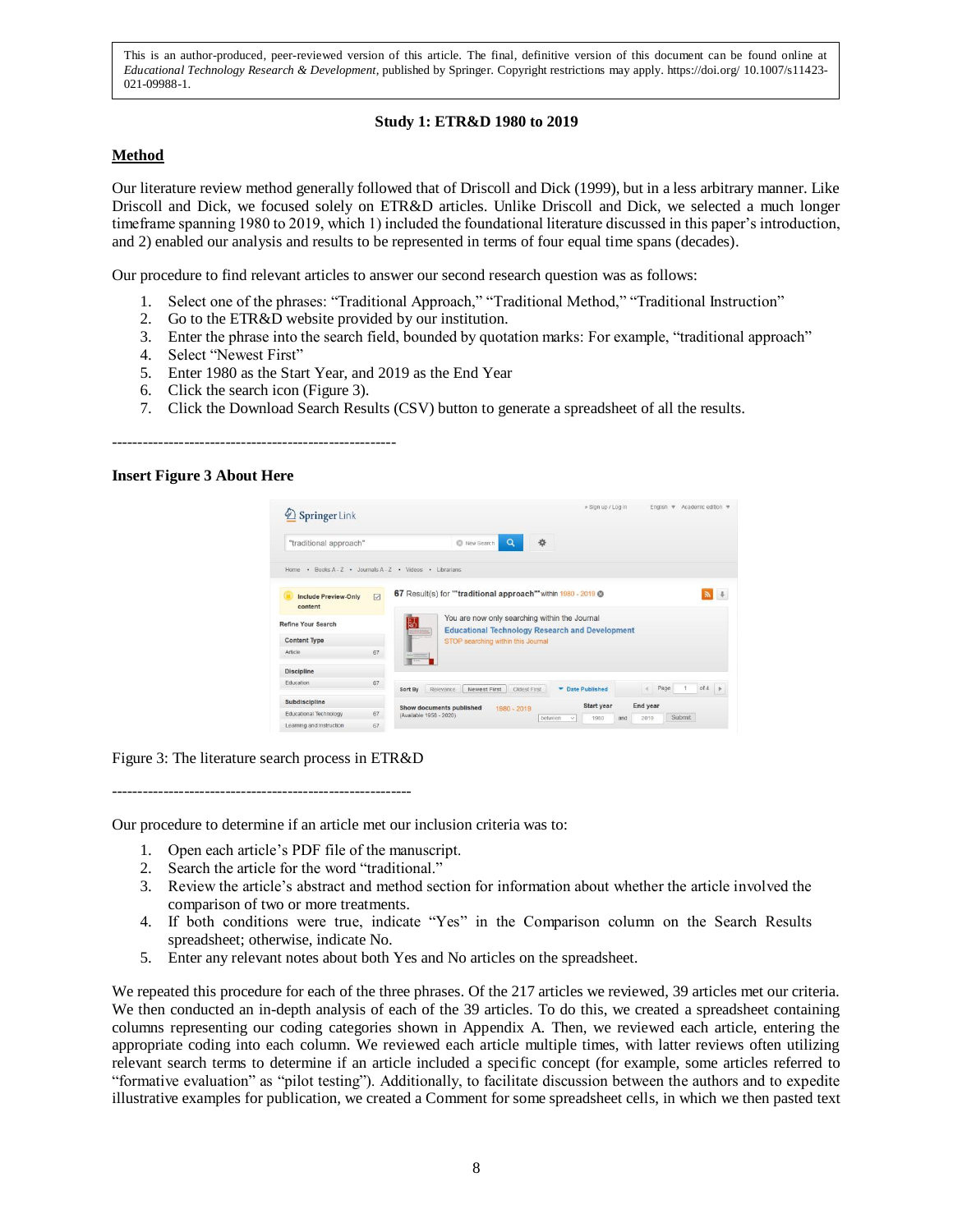copied directly from the article that further elaborated the coding. For example, Van Eck and Dempsey (2002) was one of the few studies that reported conducting a relatively robust pilot test/formative evaluation of their treatment, so we copied and pasted the following text into the comment associated with the Formative Evaluation cell: "Schools A and B were used for pilot testing and field trials (respectively) of the game, and School D was ultimately unable to participate" (p. 26).

The researchers discussed and agreed upon the critical characteristics of the five research classifications: 1) research to prove for descriptive theory, 2) research to prove for design theory, 3) research to improve, 4) research to describe, and 5) research to test feasibility. Each researcher independently classified the 39 studies using the data in the spreadsheet, as well as consulting individual articles when necessary. Inter-rater reliability was 82%, representing "almost perfect" on the Landis and Koch (1977) scale. The researchers then discussed the seven studies in which their ratings differed. The researchers resolved the differences, leading to 95% of the studies matching the original rating of one or both of the researchers.

The researchers then used pivot tables to analyze the data, focusing on historical trends and specific instructional design practices consistent with Culture Four.

## **Results**

Table 2 presents a summary of primary statistics elicited from the research data. Of the 39 "traditional instruction" comparison articles, more than two thirds, 69%, were published between 2010 and 2019 (Figure 4). The most substantial increase of published articles between 2010 and 2019 (N=27) came from non-North American regions (Figure 5). The ETR&D section to which the editors originally assigned the studies (Research or Development) appeared relatively balanced. Note that older issues of ETR&D and its predecessor ECTJ did not designate specific sections for articles.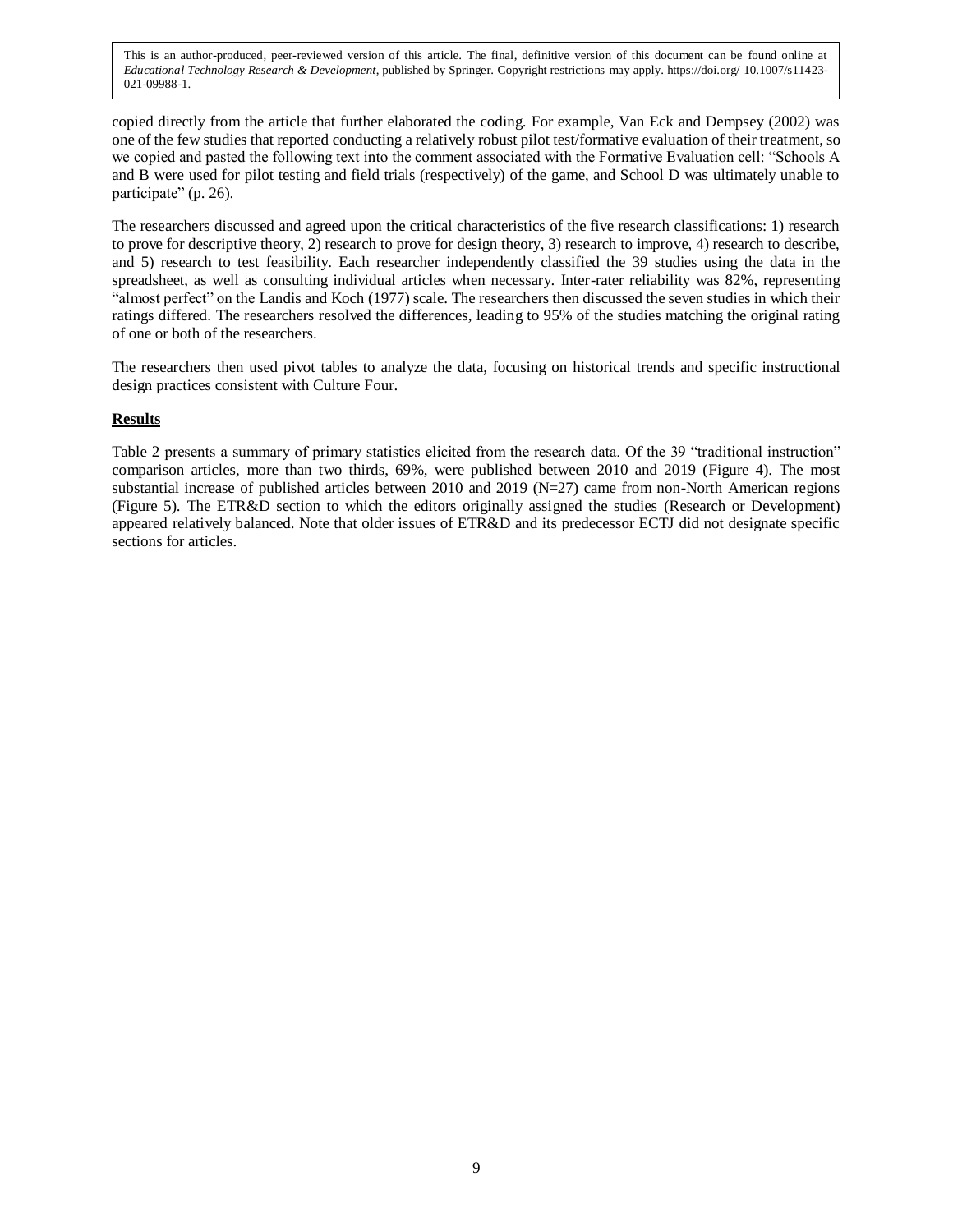-----------------------------------------------------------------------------

## **Insert Table 2 About Here**

| <b>Table 2: ETR&amp;D Summary Statistics</b>           |                                 |                |     |  |
|--------------------------------------------------------|---------------------------------|----------------|-----|--|
|                                                        | 1980-1989                       | $\overline{4}$ | 10% |  |
| Number of Traditional,                                 | 1990-1999                       | $\mathfrak{Z}$ | 8%  |  |
| <b>Comparative Studies By</b>                          | 2000-2009                       | 5              | 13% |  |
| Decade                                                 | 2010-2019                       | 27             | 69% |  |
| Number of Studies by                                   | Asia                            | 11             | 41% |  |
| Regional Source Between                                | Europe                          | 7              | 26% |  |
| 2010-2019                                              | North America                   | 7              | 26% |  |
|                                                        | <b>Middle East</b>              | 1              | 4%  |  |
|                                                        | South America                   | 1              | 4%  |  |
| Number of Studies by                                   | Development                     | 15             | 38% |  |
| Assigned Sections in                                   | Research                        | 12             | 31% |  |
| ETR&D                                                  | <b>Cultural Perspectives</b>    | 1              | 3%  |  |
|                                                        | No Designation                  | 11             | 28% |  |
|                                                        | To Prove For Descriptive Theory | $\Omega$       | 0%  |  |
| Number of Studies by<br><b>Research Classification</b> | To Prove For Design Theory      | 36             | 92% |  |
|                                                        | To Improve                      | $\Omega$       | 0%  |  |
|                                                        | To Describe                     | $\overline{c}$ | 5%  |  |
|                                                        | To Test Feasibility             | 1              | 3%  |  |
| Number of Studies                                      | Condition                       | 6              | 15% |  |
| <b>Including Instructional</b>                         | <b>Behavior</b>                 | 21             | 54% |  |
| Objective Elements                                     | Criterion                       | 3              | 8%  |  |
| Number of Studies                                      | Effectiveness                   | 38             | 97% |  |
| Including Instructional                                | Efficiency                      | 8              | 21% |  |
| <b>Outcome Measures</b>                                | Appeal                          | 28             | 72% |  |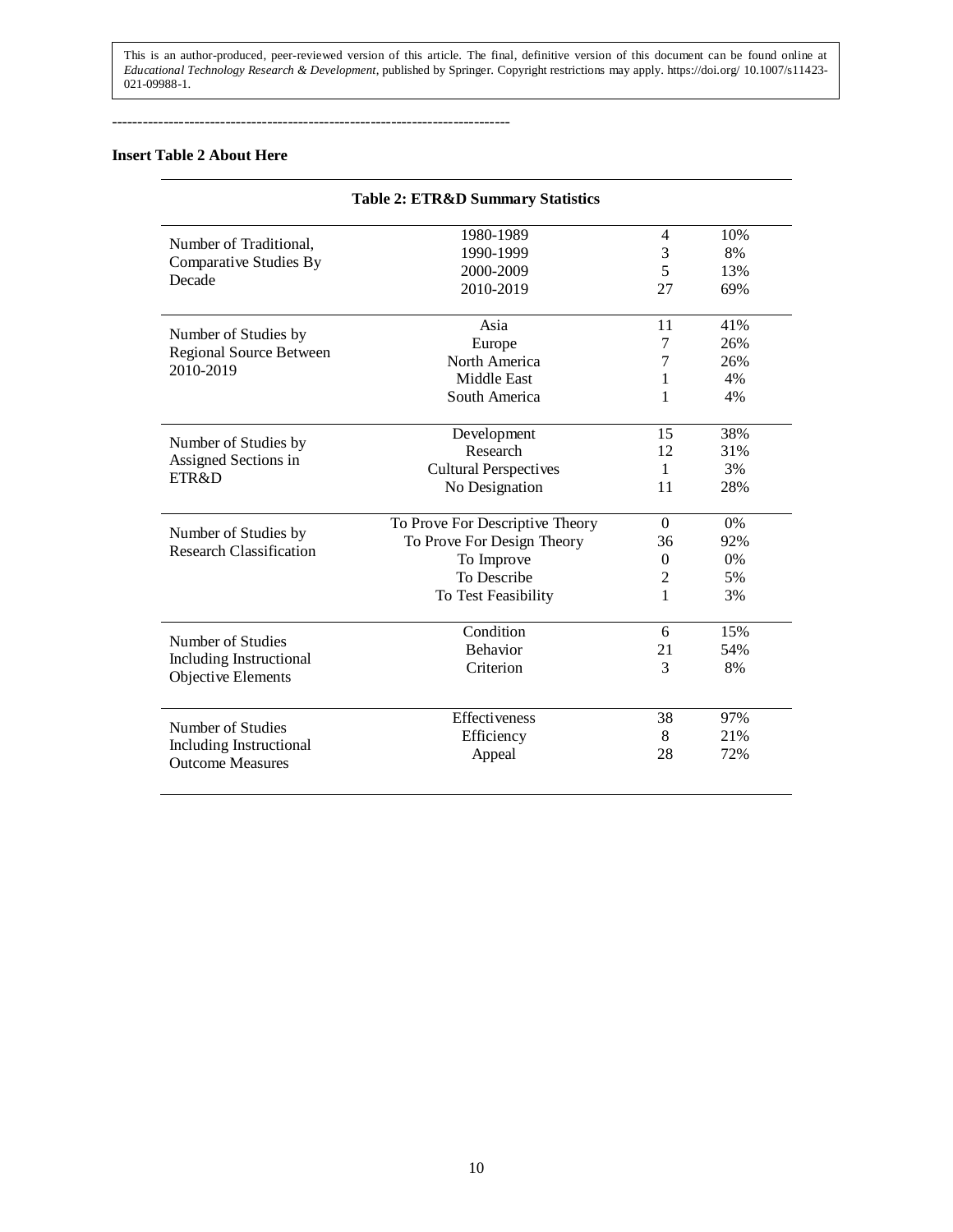-------------------------------------------------------

## **Insert Figure 4 About Here**



Figure 4: Comparative research study trends in ETR&D between 1980-2019. The number of comparative studies increased substantially between 2010 and 2019.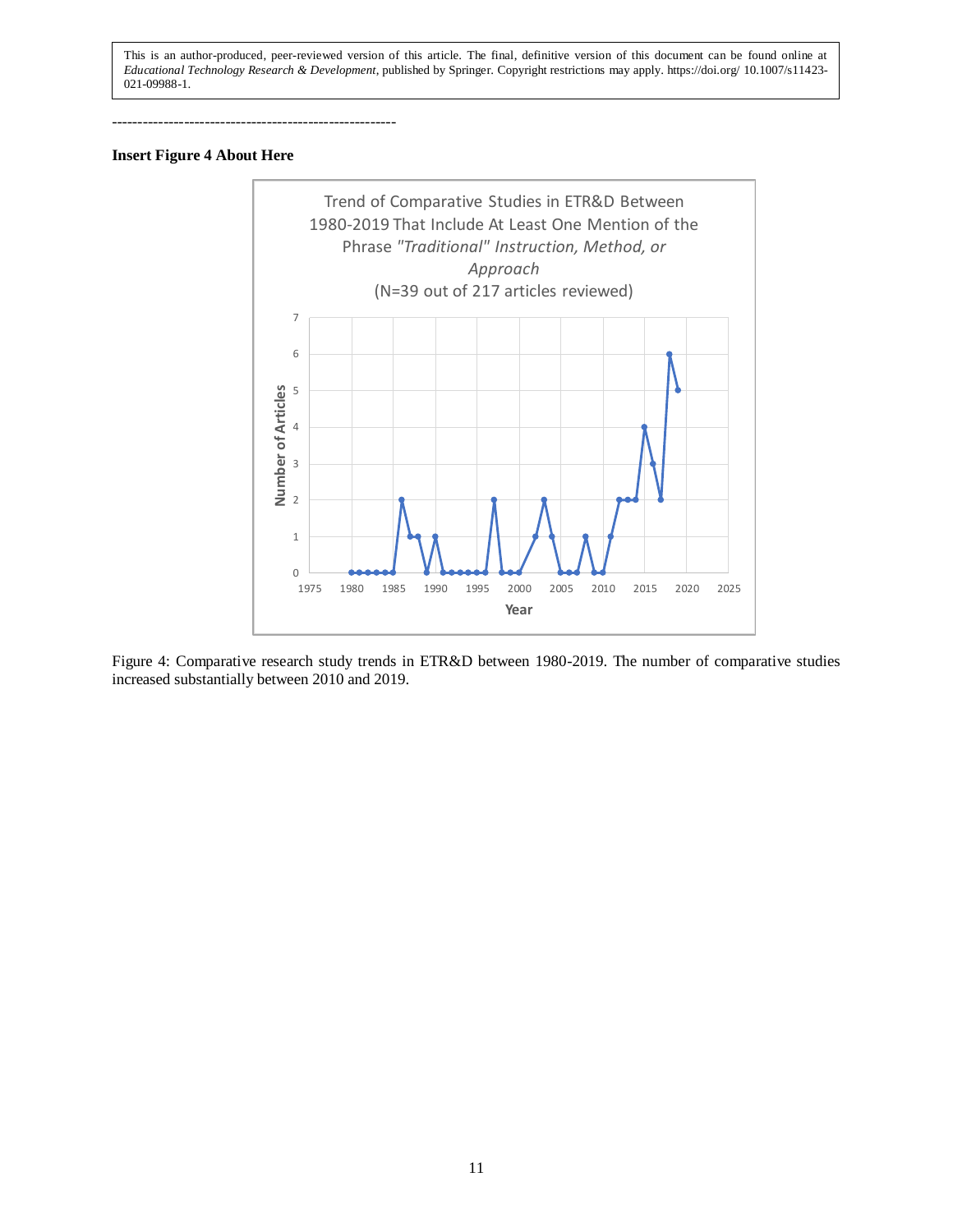-------------------------------------------------------

#### **Insert Figure 5 About Here**



Figure 5: Distribution of published articles comparing North America with All Other Regions. The number of articles published from non-North American regions increased substantially between 2010 and 2019.

--------------------------------------------------------

None of the articles described instructional objectives in a complete form that reflects Mager's (1984) classic elements (condition, behavior, criterion) or Czeropski and Pembroke's (2017) alternative agile, story-based elements. Of the classic elements, behavior was most frequently specified (54%), distantly followed by conditions (15%) and criterion (8%).

In terms of formative evaluation (or pilot testing), only 13% of the articles described the researcher performing formative evaluation or pilot testing of their novel treatment. None of the articles described performing formative evaluation for any "traditional" treatment.

As expected, nearly all articles (97%) included an effectiveness outcome measure. The efficiency outcome measure was relatively rare (21%), and when it was included, it focused on the differences in instructional time between treatments. The appeal outcome measure was fairly widespread (72%), but in a few articles, researchers collected this measure for only the novel treatment, ignoring the appeal of the "traditional" treatment.

The researchers classified the majority of the articles as *research to prove for design theory* (92%), due to some extent, to our criterion of "traditional" instruction, method, or approach. *Research to describe* accounted for 5%, and *research to test feasibility* accounted for 3%. No articles met the criteria for *research to prove for descriptive theory* or *research to improve*.

## **Discussion**

Our data shows that ETR&D has become much more geographically inclusive in the most recent decade for empirical scholarship that investigates instructional theories and models. This was Michael Spector's (ETR&D's previous editor-in-chief) goal, "to encourage more international contributions from outside North America" (Spector, 2017, p. 1416). Compared to the three previous decades of North American publication dominance, the 2010's showed that non-North American regions have been more productive than North American regions in producing research that compares traditional methods with novel methods.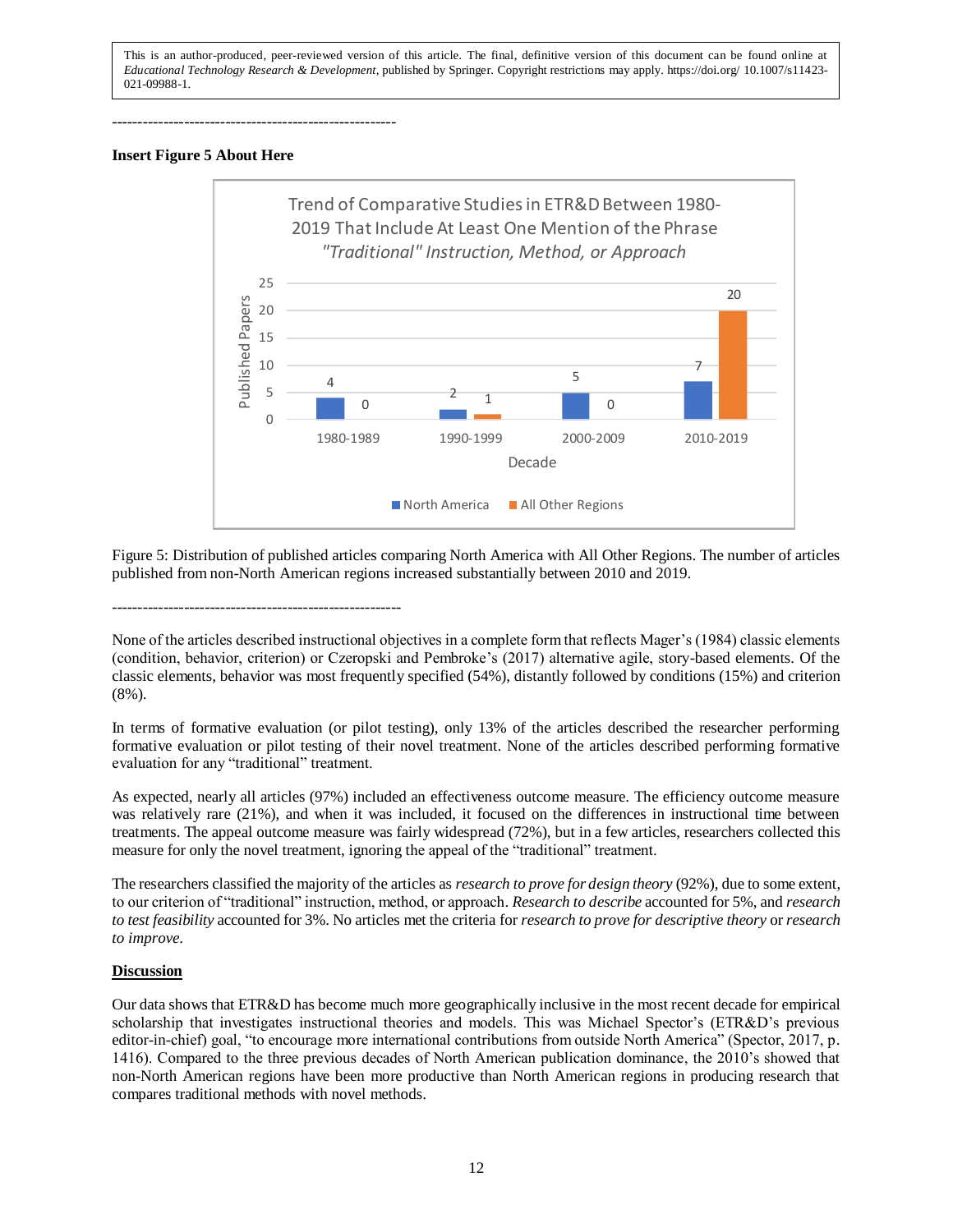With that productivity comes a concern. Studies that include media methods as an independent variable were twice as frequent as studies where instructional methods were the only independent variable (26 vs 13 studies). Between 2010 and 2019, 19 articles were media-oriented studies. The 2010's saw "traditional" classroom learning experiences being compared to computer-based instruction, video, robots, mobile devices, computer games, tablet PCs, and mBots. Does this signal that potentially confounded research is now acceptable?

Kozma (2000) acknowledged the messiness of complex, often real-world, situations in which researchers find themselves working. He makes the point that "Traditional experimental designs are not able to accommodate the complexity of these real-world situations" (p. 10). In other words, no matter how hard a researcher tries, conducting an experimental comparison of two or more learning experiences that use different methods, media, and perhaps unique blends of the other five layers of Gibbons and Rogers (2009) model, in a real-world context, is not useful. The research will be confounded. In such complexity, this type of *research to prove* does not provide a win, lose, or draw result that helps a client make a wise adoption-of-innovations decision. We agree with Kozma (2000) when he writes, "It is the interplay of [method and media] within the learning context that should be the focus of our research and theory" (p. 19).

## **Study 2: Flipped Classrooms 2009 to 2018**

## **Method**

The second study used Al-Samarraie, Shamsuddin, and Alzahrani's (2019) literature review of research on the flipped classroom instructional model. We first observed the Al-Samarraie et al. article in Study 1, since it met the criteria of the ETR&D literature search we performed. However, as it was itself a literature review of mostly non-ETR&D papers, it was incompatible with Study 1's ETR&D focus. Furthermore, because of the reviewer criticism Driscoll and Dick (1999) experienced for relying only on ETR&D articles to understand design and research trends, it seemed to us to be serendipitous that Al-Samarraie et al's. review of 85 studies between 2009 and 2018 included numerous studies that compared traditional and flipped instruction. Thus, we decided to use it as a data set for a second study of non-ETR&D articles (yet articles that were implicitly deemed acceptable by ETR&D reviewers) to further understand the issues associated with the comparative research problem.

Thus, the Al-Samarraie et al. (2019) research enabled us to expand our evidence in a way that blends the narrow band of a single instructional model (flipped instruction) with the wide band of journals investigating instruction in seven disciplines: "Engineering and technology (16.2%); Mathematics (9.4%); Medical and health sciences (23.5%); Natural sciences (20%); Social sciences and humanities (20%); Education (8.2%); and Arts (3.5%)" (p. 4).

Articles for inclusion needed to meet the same criteria as for Study 1 in terms of 1) source being a peer-reviewed journal, 2) a mention of "traditional" as it relates to a certain type of instruction, and 3) that the article reports a comparison of some type. The procedure for reviewing and documenting articles was the same as specified for Study 1.

Of the 85 articles we reviewed, 45 met our criteria, but only 41 were usable. One article was duplicated in Al-Samarraie et al's. (2019) list (Simpson & Richards, 2015), one article was a duplicate from Study 1 (Davies et al., 2013), and we could not access two articles (Fraga & Harmon, 2014; Chien & Hsieh, 2018).

Each researcher independently classified the 41 studies based upon research type. Inter-rater reliability was 78% ("substantial" per Landis and Koch (1977)). The researchers then discussed the 9 studies in which their ratings differed. The researchers resolved the differences, leading to 100% of the studies matching one or both of the researcher's original ratings.

The researchers then used pivot tables to analyze the data, focusing on historical trends and specific instructional design practices consistent with Culture Four.

## **Results**

Ninety-five percent of the flipped instruction articles we reviewed included media methods as an independent variable, with 90% including both media methods and instructional methods (Figure 6). Additionally, the data shows the number of flipped instruction articles peaked in 2015, representing 41% of the total articles in our sample.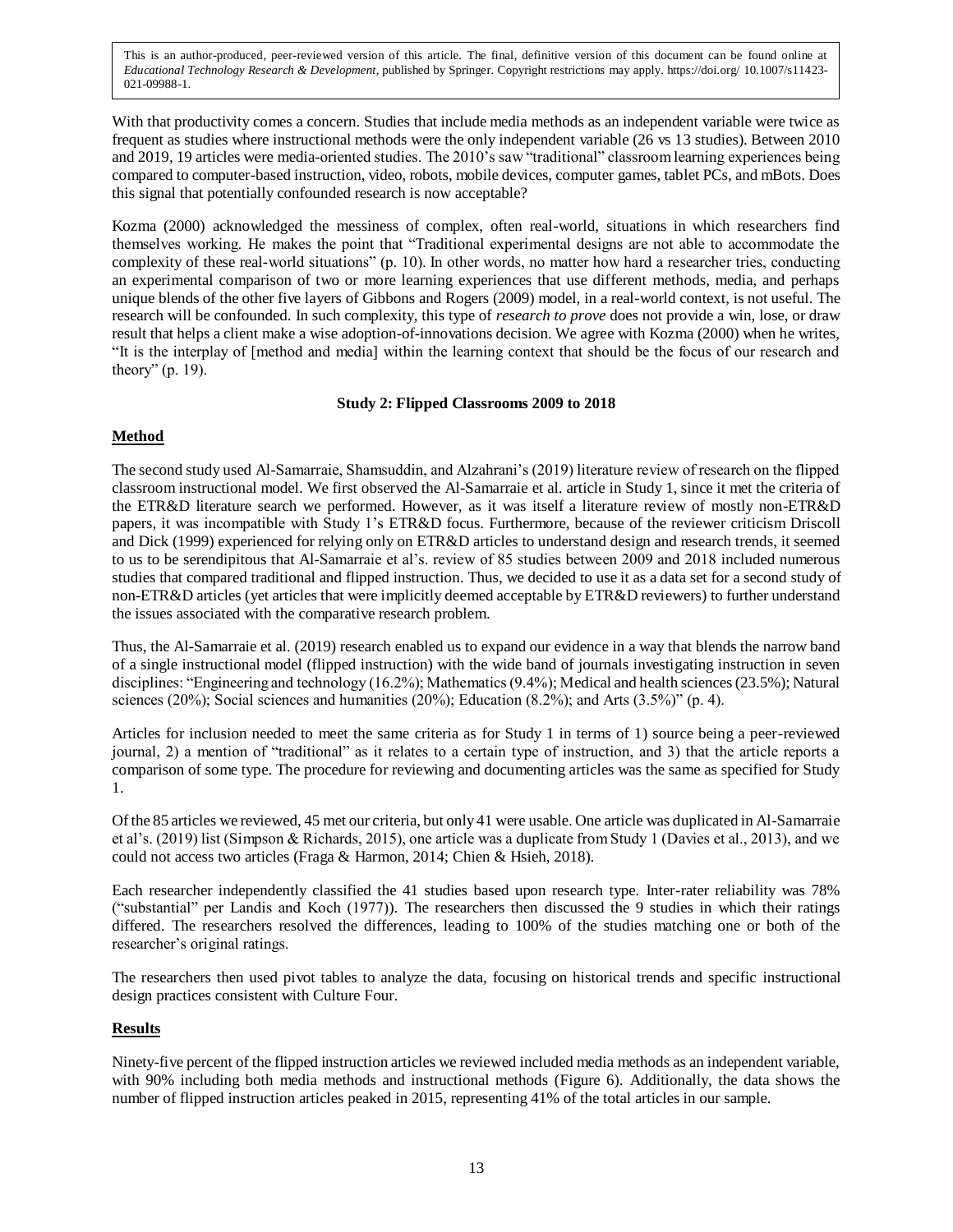-------------------------------------------------------

## **Insert Figure 6 About Here**



Figure 6: The number of peer-reviewed journal articles reporting data about flipped instruction peaked in 2015. The majority of the articles blended media and method as independent variables, suggesting significant confounding.

----------------------------------------------------------

Table 3 presents a summary of primary statistics elicited from the research data. Sixty-three percent of the articles were from North America. Similar to the results in Study 1, none of the articles represented instructional objectives in a complete form that reflects Mager's (1984) classic elements (condition, behavior, criterion) or Czeropski and Pembroke's (2017) alternative agile, story-based elements. However, Hung (2015) did provide enough content to enable one to assemble it into a well-formed instructional objective if they so desired. Of the classic elements, behavior was most frequently specified (41%), distantly followed by conditions (10%) and criterion (5%).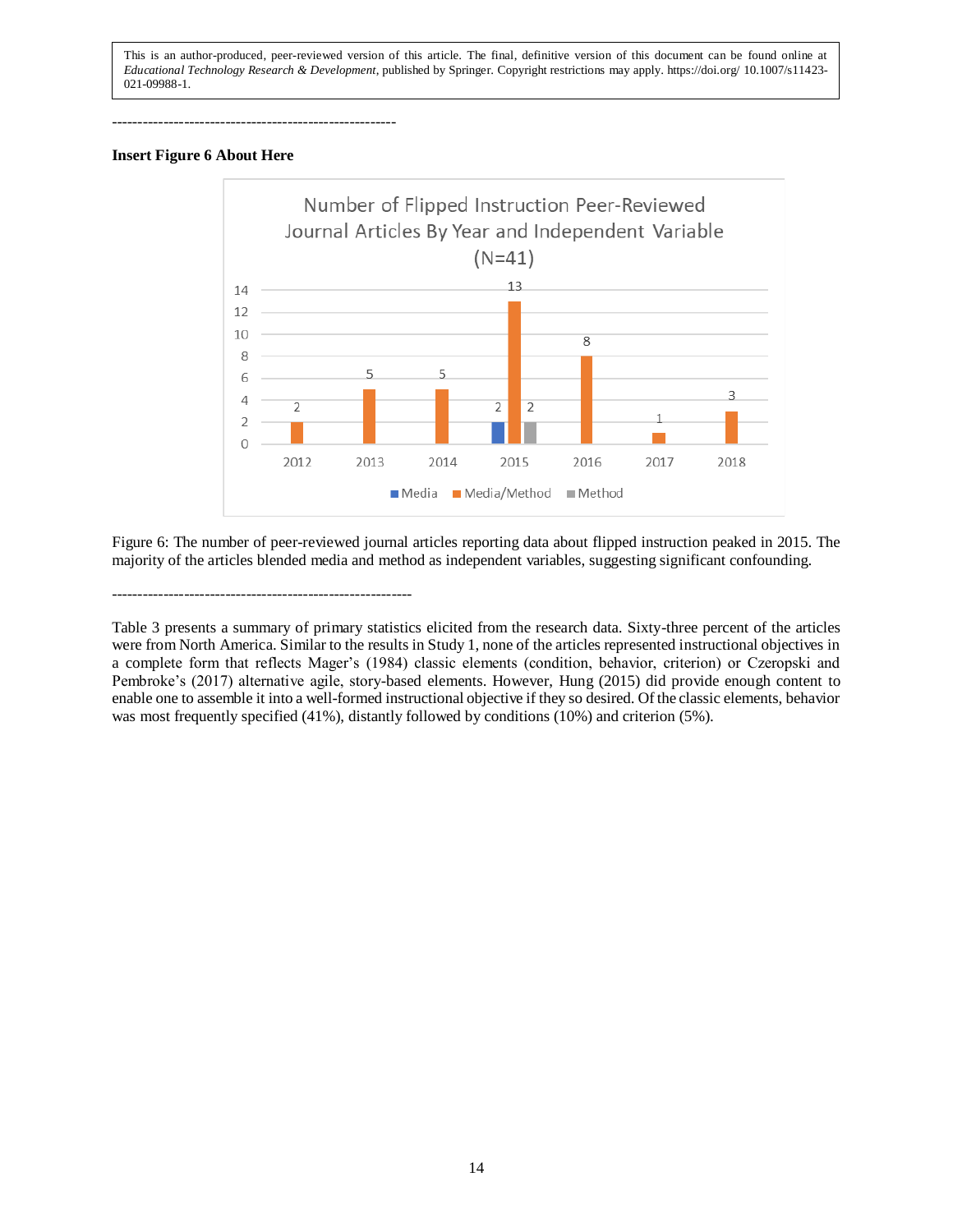-----------------------------------------------------------------------------

## **Insert Table 3 About Here**

| <b>Table 3: Flipped Summary Statistics</b>         |                                          |                          |           |
|----------------------------------------------------|------------------------------------------|--------------------------|-----------|
|                                                    | North America                            | 26                       | 63%       |
| Number of Studies by                               | Asia                                     | 5                        | 12%       |
| Regional Source Between                            | Europe                                   | 4                        | 10%       |
| 2009-2018                                          | <b>Middle East</b>                       | $\overline{2}$           | 5%        |
|                                                    | Oceania                                  | $\overline{2}$           | 5%        |
|                                                    | Africa                                   | 1                        | 2%        |
|                                                    | South America                            | 1                        | 2%        |
| Number of Studies by                               | Arts                                     | 1                        | 2%        |
| Discipline 2009-2018                               | Education                                | $\overline{2}$           | 5%        |
|                                                    | Engineering                              | $\overline{\mathcal{L}}$ | 10%       |
|                                                    | Health                                   | 14                       | 34%       |
|                                                    | <b>Mathematics</b>                       | 6                        | 15%       |
|                                                    | <b>Natural Sciences</b>                  | 5                        | 12%       |
|                                                    | Social Science                           | 9                        | 22%       |
|                                                    |                                          |                          |           |
| Number of Studies by                               | To Prove For Descriptive Theory          | $\overline{0}$<br>34     | 0%<br>83% |
| <b>Research Classification</b>                     | To Prove For Design Theory<br>To Improve | 3                        | 7%        |
|                                                    | To Describe                              | $\overline{4}$           | 10%       |
|                                                    |                                          | $\theta$                 |           |
|                                                    | To Test Feasibility                      |                          | 0%        |
| Number of Studies                                  | Condition                                | $\overline{4}$           | 10%       |
| Including Instructional                            | <b>Behavior</b>                          | 17                       | 41%       |
| Objective Elements                                 | Criterion                                | $\overline{2}$           | 5%        |
|                                                    |                                          |                          |           |
| Number of Studies                                  | Effectiveness                            | 35                       | 85%       |
|                                                    | Efficiency                               | 14                       | 34%       |
| Including Instructional<br><b>Outcome Measures</b> | Appeal                                   | 36                       | 88%       |
|                                                    |                                          |                          |           |

 $-$ 

Only 5% of articles described the researcher performing formative evaluation or pilot testing of their novel treatment. None of the articles described performing formative evaluation for any "traditional" treatment.

The inclusion of effectiveness (85%) and appeal (88%) measures was very high, yet there were several articles that only reported appeal measures for the flipped instruction treatment. Efficiency measures were much less frequent (34%) and focused on instructional and/or instructor time. A total of 12 articles (29%) reported data for all three measures.

Similar to Study 1, the researchers classified the majority of articles as *research to prove for design theory* (83%). *Research to describe* accounted for 10%, and *research to improve* accounted for 7%. No articles met the criteria for *research to prove for descriptive theory* or *research to test feasibility*.

## **Synthesis**

In our review of the 80 papers that comprised Studies 1 and 2, we were very impressed by the innovation that is happening in the instructional design field. Researchers are working to figure out the right recipes that blend various instructional theories, models, and methods with computer-based instruction, videos, robots, mobile devices, computer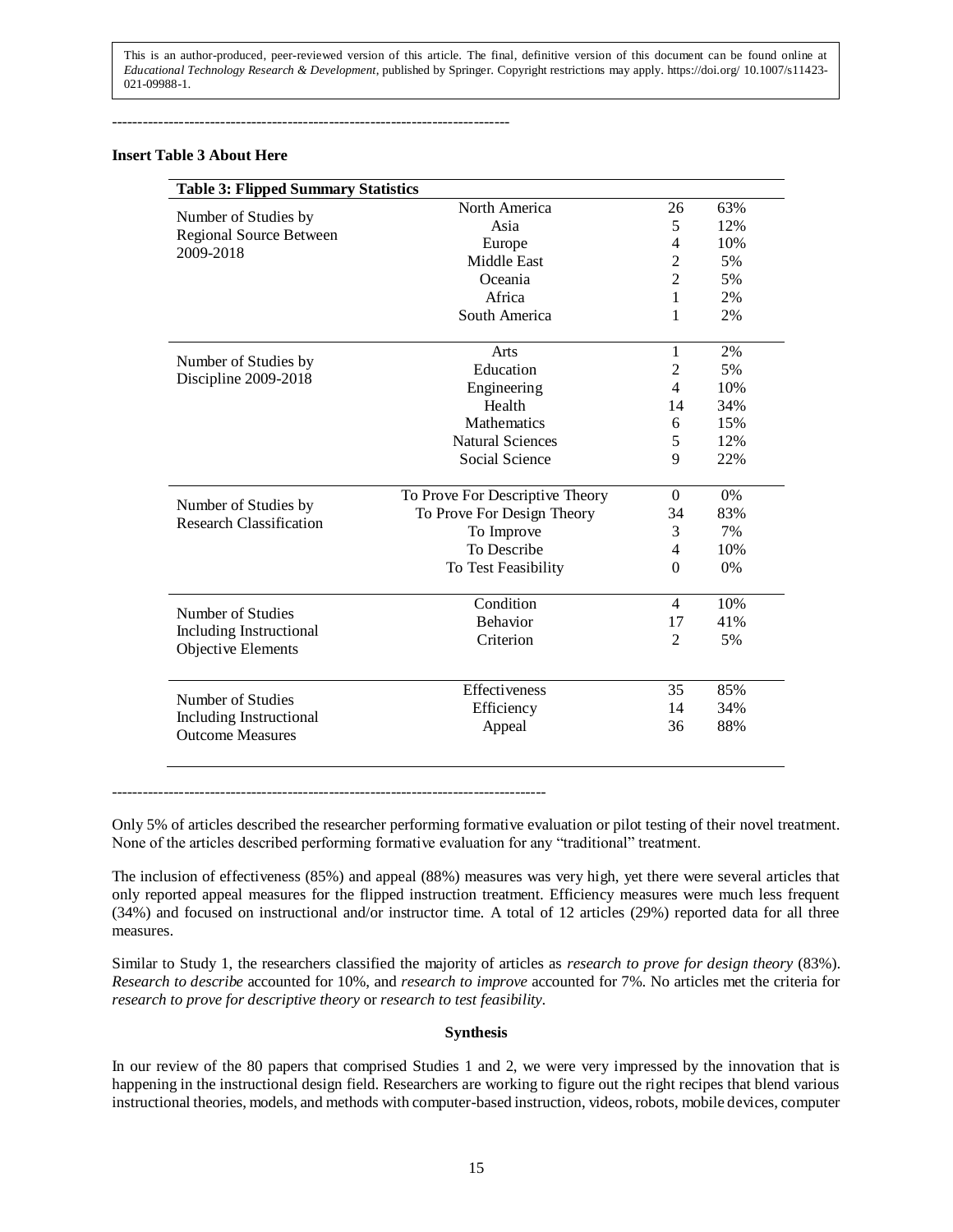games, tablet PCs, and mBots in complex contexts to create learning experiences that have the potential to be effective, efficient, and appealing. We want to see these innovations succeed, so they can enable the adoption characteristics of relative advantage, compatibility, simplicity, observability, and trialability that result in stakeholder adoption of these innovations (Rogers, 2003).

It is ironic that the barrier to generating useful knowledge about the innovations we reviewed in Studies 1 and 2 was the reliance on *research to prove* that was often confounded and lacked alignment with the instructional theory framework. Additionally, to answer our research questions, the elements of the instructional theory framework and Culture Four are generally absent from research that compares traditional instruction and novel instruction. The trend in ETR&D and non-ETR&D journals for research-to-prove-type articles appears to be increasing.

A total of 70 articles (86%) reflected *research to prove*. Only three articles (4%) reflected *research to improve*, and even those articles were difficult for us to classify as such. This represents a poor choice of research method. A better option is for a designer to consider the *maturity* of their learning experience (Figure 1) when choosing a research method (Branson, 1987; Phillips et al., 2012).

One hundred percent of the articles we reviewed lacked a well-formed designer objective that identifies all three parts – condition, behavior, and standard of performance. Without this information, a reviewer or reader cannot know whether 1) the learning experience aligns with the conditions, 2) the instructional methods align with the desired behavior or performance, and 3) learner performance as determined by an assessment meets a mastery standard. Research to improve requires well-formed instructional objectives and aligned assessments.

Seventy-seven-point-five percent (77.5%) of the articles in our sample did not collect data for all three outcomes: effectiveness, efficiency, and appeal. Honebein and Honebein (2015) consolidated the three instructional outcomes of effectiveness, efficiency, and appeal into a structure they call the *iron triangle of instructional design* (Figure 7). What the iron triangle represents are the ideas of sacrifice and trade-offs in design. For example, a designer may desire to have all three outcomes equally balanced and at high levels, as depicted in the equilateral triangle (left-hand diagram). Or an instructional designer may want or need to favor two of the outcomes over a third, resulting in the choice of methods that sacrifice one (or even two) of the outcomes. For example, the experiential approach (Lindsey & Berger, 2009) values effectiveness and appeal at the expense of efficiency (right-hand diagram). Why? Because experiential learning experiences are typically more costly to design and develop, and require more time and skill to deliver. If research is to accommodate "complex situations that [are] naturally and intentionally confounded" (Kozma, 2000, p. 10), then revealing the effects on all three outcomes is paramount for research to be called "good."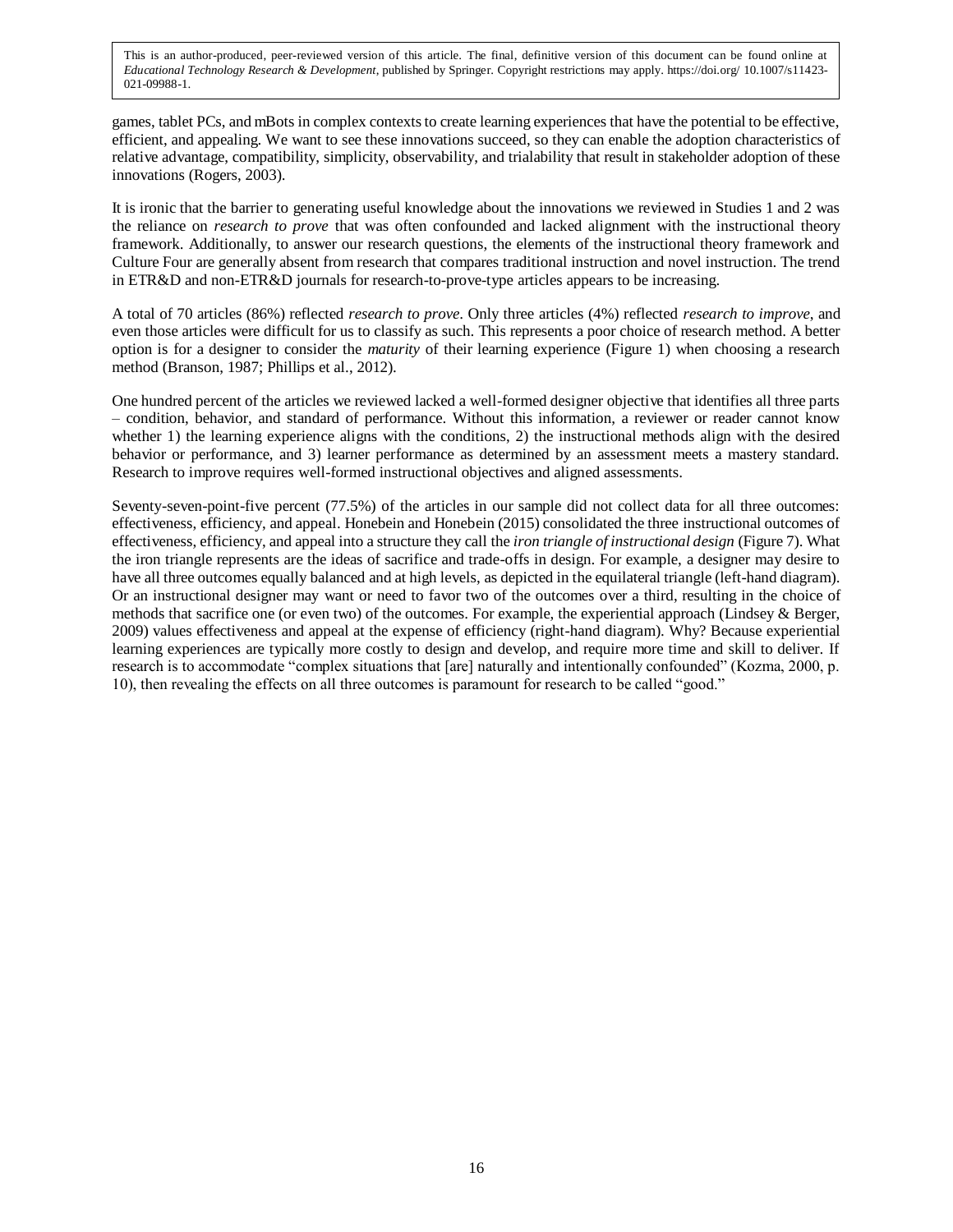-----------------------------------------------

#### **Insert Figure 7 About Here**



Figure 7: The Instructional Design Iron Triangle depicts the three outcomes (or constraints) associated with instructional methods: effectiveness, efficiency, and appeal. An instructional theory, model, or method typically involves the sacrifice of one or more of the outcomes.

#### -----------------------------------------------

Without data for effectiveness, efficiency, and appeal, it is difficult to know when an instructional medium or method is preferable compared to another, given that different priorities are valued by different stakeholders in different situations. This is a huge gap in our field's research practice, which was noted by one of our anonymous reviewers:

Imagine if the 40 years of ETR&D papers reviewed by the authors had instead of trying to prove what works in IDT, had focused on solving important educational problems such as finding effective balances among effectiveness, efficiency, and appeal as the authors advise. We would be so much further along in providing effective, efficient, and appealing online learning opportunities to learners forced out of traditional instructional modalities by the current pandemic.

The majority of the research-to-prove articles confounded instructional methods and instructional media, making conclusions, prescriptions, and recommendations less useful in terms of their power to support adoption of the novel learning experience. The principles of good instructional research and good instructional design described above represent good design judgments (Boling et al., 2017; Demiral-Uzan, 2015; Nelson & Stolterman, 2012; Smith & Boling, 2009). Much of the research we reviewed lacks key pieces of information signaling that the researchers are using good design judgments that guide the advancement of knowledge about instruction. Thus, to better guide designers in the future, we suggest refinements to Briggs' (1984) Culture Four aspects. Kozma (2000) seeded some initial ideas for creating a *Culture Five* position, which we now significantly elaborate:

- 1. The researchers do accurately specify the desired learning outcomes based upon the conditions and values of the situation elicited from stakeholders, and they supply requirements and instructional objectives that include conditions, behaviors, and criteria, along with assessments that align with the situation.
- 2. The researchers describe their real learning experiences in detail, including improvements suggested by their data, made over time.
- 3. The researchers describe how they systematically designed learning experiences and formatively evaluated those learning experiences, using good design judgment, prior to conducting the research.
- 4. The researchers' tests and data really measure effectiveness, efficiency, and appeal.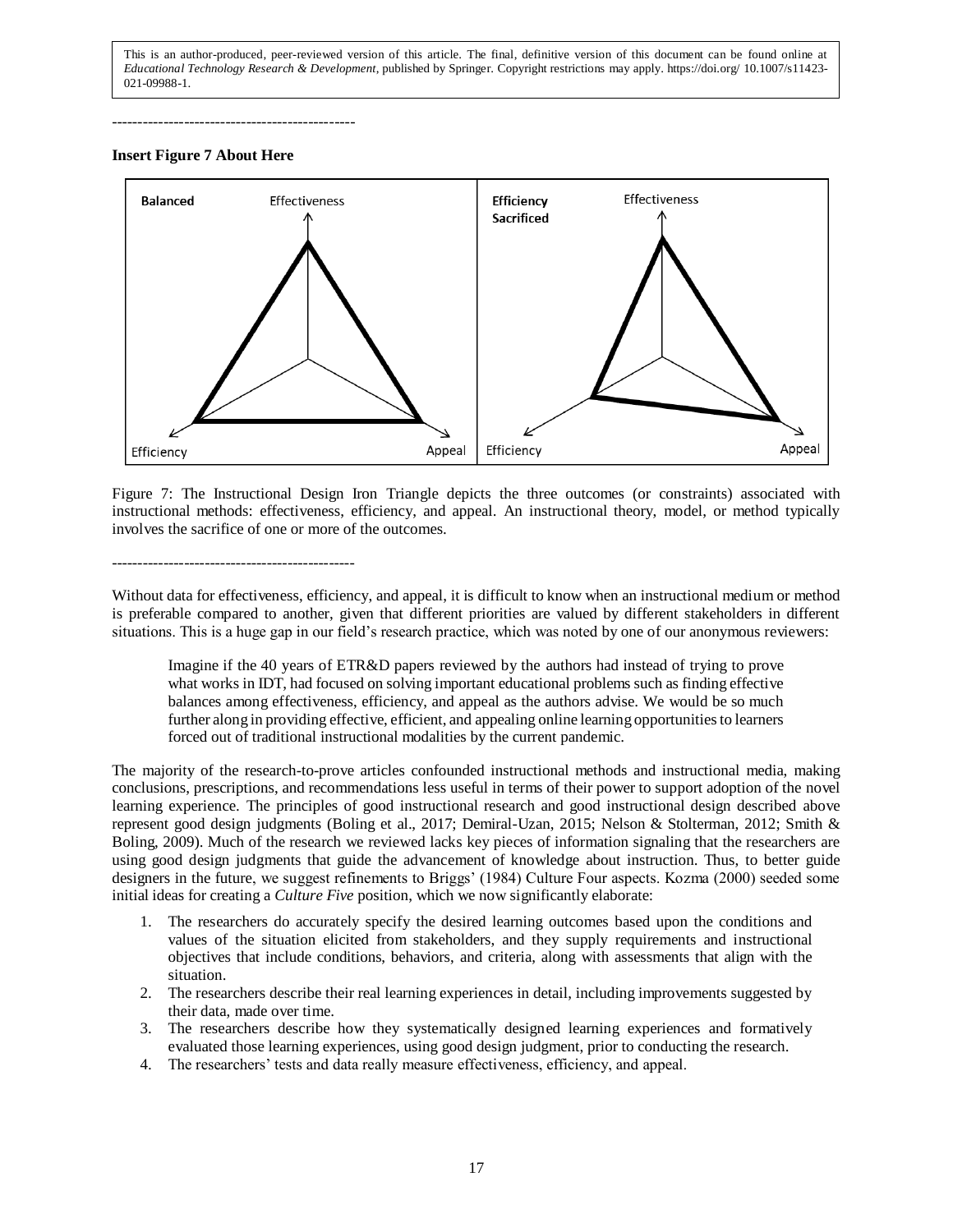Perhaps an appropriate way to wrap-up this synthesis section is for us to put on our peer-review-hat. Peer reviewers serve authors in a variety of helpful ways. They serve as coaches and mentors rather than simply as judge and jury. Thus, in this spirit as we reflect upon the 80 articles we reviewed, we submit the following collective review comments for the majority of the articles we reviewed, which, we hope, will provide inspiration and direction to instructional designers, researchers, and reviewers in the future:

We feel this collection of research, which compares traditional learning experiences to novel learning experiences, has five key issues that need to be resolved.

- 1. This research reflects a heavy dose of research to prove when research to improve is more appropriate. Correcting this involves eliminating the traditional learning experience from the study, and then collecting and analyzing improvement data associated with the novel learning experience. This likely will require revising research questions, research methods, and conclusions to better reflect improvements. One can then focus on advancing knowledge about improvements for particular conditions (the situation) and priorities about outcomes (effectiveness, efficiency, and appeal).
- 2. The novel learning experiences lack maturity because they are novel; hence they are too low on the S-curve to benefit from proof-oriented research. In fact, proof-oriented research can lead to the premature abandonment of a promising new learning experience that needs further development to move it up its S-curve. Therefore, based upon Kozma's (2000) view of modern instructional design research, the current state of knowledge embedded in your novel learning experience may be better served by situational *research to improve* (design-based research, formative research, etc.), which is more useful for advancing instructional design theory and methods. Please see Kakos-Kraft et al. (1997), English and Reigeluth (2006), Lee and Reigeluth (2003), and Lee, Jahnke, and Austin (2021) for examples of *research to improve*, where researchers encourage participants in the research, specifically learners, to suggest learning experience improvements.
- 3. It seems that most of this collection of research focuses primarily on the *effectiveness* of the new treatment, in terms of the pre- and/or post-test scores. The instructional theory framework (Honebein & Reigeluth, 2020, 2021; Reigeluth & Carr-Chellman, 2009) specifies three outcomes, effectiveness, efficiency, and appeal. These three outcomes provide a more robust view of the learning experience's preferability (Driscoll & Dick, 1999) and the nature of what the researchers had to sacrifice in their learning experience (Honebein & Honebein, 2015). If your research has not collected data for all three outcomes, then be sure to collect such data in the future. Alternatively, address this issue in the limitations section of your paper, explaining your reasons for omitting certain outcomes.
- 4. It was very difficult, if not impossible, to discern the primary instructional objective for the learning experiences reported in this collection of research. Briggs (1984) suggests that well-formed instructional objectives are a foundation for good instructional design and good research design. Time, however, seems to have faded this advice. In this age when our field is more aware of design judgment and core judgment (Boling et al., 2017; Stolterman & Nelson, 2000), we ask that the researchers synthesize their instructional situation and elicit from it well-formed instructional *designer* objectives (Reigeluth & An, 2021) that richly describe the condition, behavior, and criteria (Mager, 1984) of the overall learning experience as well as the priorities for instructional outcomes (effectiveness, efficiency, and appeal) for the situation. Note that any objectives you provide to your learners will be much simpler than the designer objectives in your research report. For *research to improve*, the mastery criteria you specify are very important, as they set the effectiveness standard for your learning experience, which you can compare with your dependent measures for effectiveness. Your instructional objectives can assume a variety of forms, from the Mager-style structure suggested above, to the format offered by Reigeluth and An (2021), to agile stories described by Czeropski and Pembroke (2017). You may find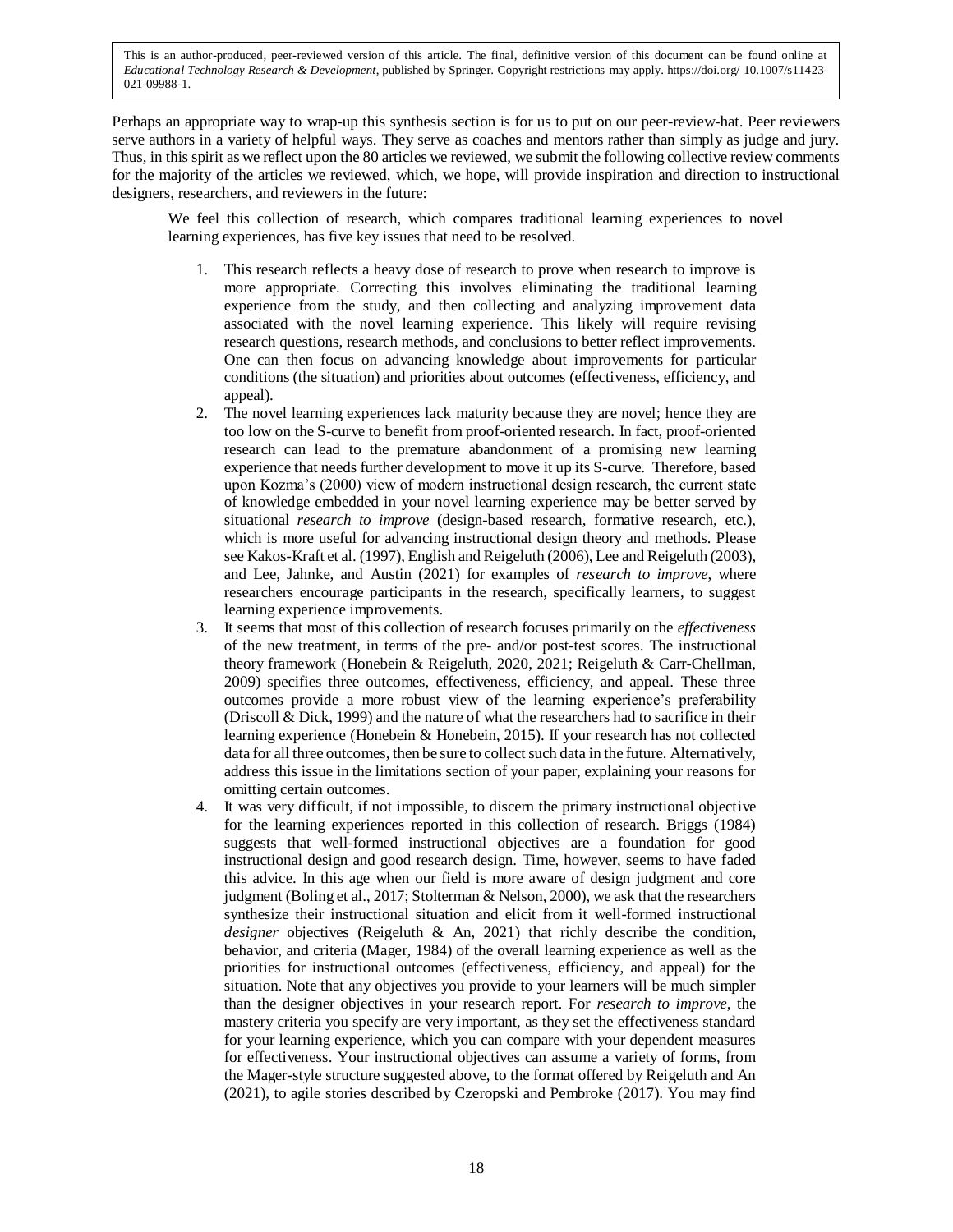> additional inspiration by further exploring the instructional theory framework and the Culture Five prescriptions.

5. The studies introduce significant confounding variables involving the mixture of instructional methods and media methods. The instructional design field has vigorously debated these issues (see Clark, 1983, 1994; Kozma, 1994, 2000; Tennyson, 1994). By eliminating the comparison group (traditional learning experience) and focusing on research to improve, a researcher eliminates the problem of confounding variables. However, the researcher should comment on the extent to which the media methods used may or may not have influenced the outcomes (effectiveness, efficiency, and appeal of the instruction) – in other words, whether alternative media might as well be used.

## **Recommendations**

Spector (2017) set a precedent for ETR&D, where "it should be the reviewers and not the editor who decides which manuscripts are published" and that ETR&D should "encourage more international contributions from outside North America" (p. 1416). As ETR&D peer reviewers, the authors can affirm that this principle appears to be the norm and, as we stated earlier, strongly support it, with one significant modification: that the editors assume more of a coaching role to improve the work of the reviewers. In addition to all the really good research that ETR&D and other journals publish, the two studies reported in this paper have identified that educational research is negatively impacted by

- 1. heavy use of research to prove when research to improve is more appropriate*,*
- 2. failure to conduct or report formative evaluation,
- 3. failure to address all three outcomes of effectiveness, efficiency, and appeal,
- 4. failure to include well-formed objectives, and
- 5. when research to prove is appropriate, inclusion of confounding variables.

This is not just a non-North American issue as the data in Study 1 suggests. Based upon the Study 2 data, it is also a North American issue. Editors, reviewers, and authors affiliated not only with ETR&D, but also with other instructional design and technology journals, should consider this situation, and join usto correct it in the future. New, innovative learning experiences benefit more from *research to improve*, paving the way toward more rapid improvement and adoption.

To develop and present our recommendations, we borrow a useful tool from our sister-science human performance technology, the behavioral engineering model (Chevalier, 2003; Gilbert, 1996; The Performance Thinking Network, 2012).

## **1. Expectations and Feedback**

**For Editors**: In ETR&D's *Instructions to Authors*, add a section that

- briefly describes the comparative research concerns (to prove) in our field,
- cautions authors about those comparative research concerns, and
- reinforces the inclusion of well-formed instructional objectives (conditions, behavior, standard of performance), evidence of formative evaluation, and information about all three outcomes (effectiveness, efficiency, appeal).

This section should also provide links to relevant ETR&D articles discussing the comparative study issue. And editors should coach and mentor their reviewers more.

## **For Authors**: Read the revised *Instructions to Authors*.

**For Reviewers**: Be more aware of these concerns when asked to review a comparative research article. Advise or remind authors of the information in the *Instructions to Authors*. Suggest alternative research goals and methods that repurpose the study to make more valuable contributions to the field.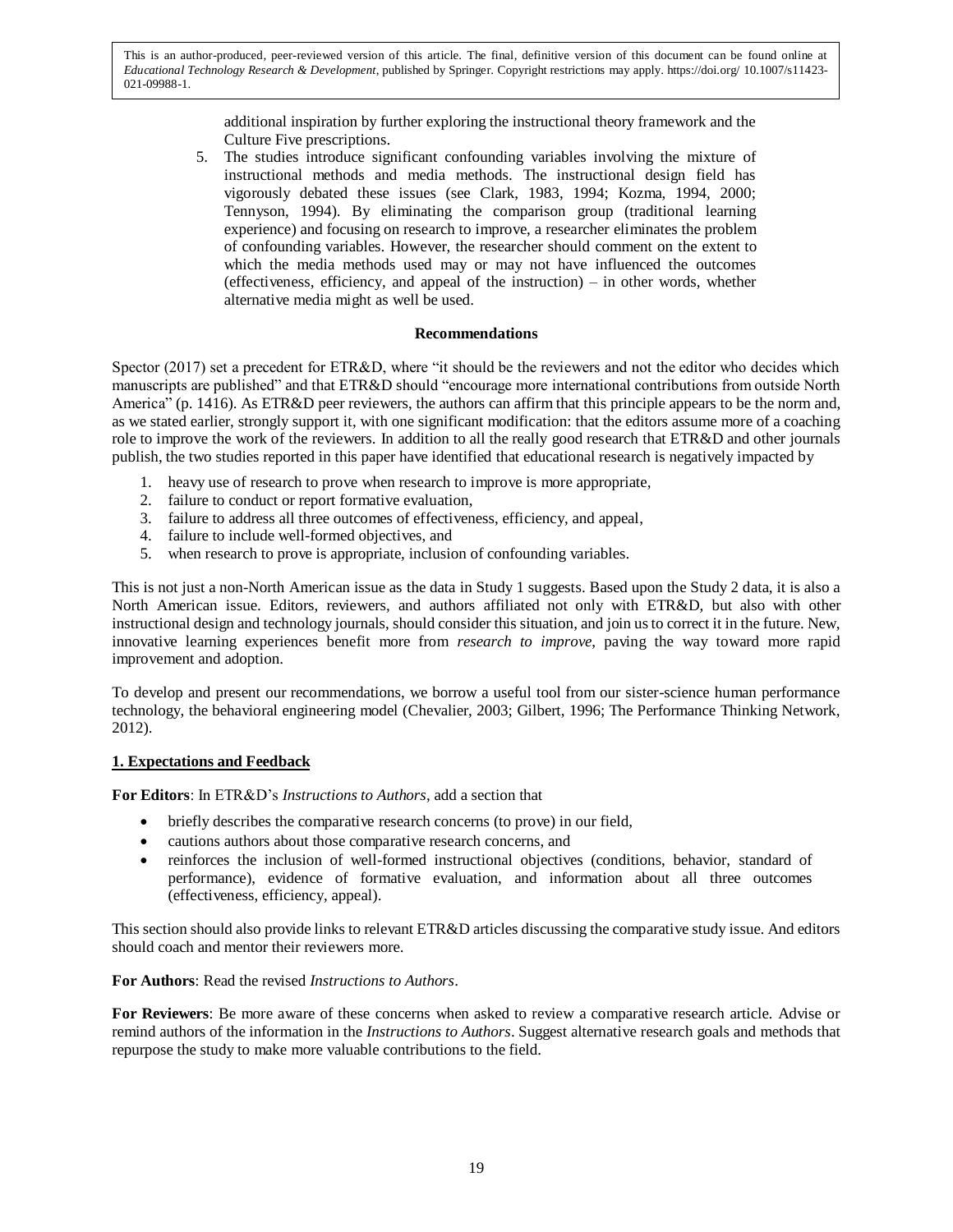## **2. Tools and Resources**

For Editors: Continue the policies described in Spector (2017) while monitoring/reporting the submission and publication frequencies of comparative research studies. Additionally, consider classifying comparative, research-toprove studies that reflect S-curve maturity in ETR&D's research section, while classifying other comparative studies that lack S-curve maturity in ETR&D's development section.

## **3. Consequences and Incentives**

**For Authors**: ETR&D editors and reviewers communicate to authors the increased risk of rejection for comparative studies.

**For Reviewers**: ETR&D editors continue to provide Outstanding Research Reviewer and Reviewer Excellence awards, which should consider the issues described in this article.

## **4. Motives and Preferences (Attitudes)**

**For Authors**: If the local values associated with your country, your funding sources, and/or your department favor research to prove versus research to improve, you have two courses of action. First, add some research to improve into your research designs. Second, use the resources discussed in this article and others to influence your colleagues' thinking.

**For Editors and Reviewers**: Champion the publication of the best examples of research to improve.

## **5. Selection and Assignment (Capacity)**

**For Editors**: When assigning comparative research submissions to reviewers, editors should either 1) include at least one reviewer who is very familiar with the disadvantages and issues of comparative research, or 2) provide information (the *Information for Authors* suggested above) and coaching to reviewers who are less familiar with the disadvantages and issues of comparative research.

## **6. Skills and Knowledge**

**For Authors, Reviewers, and Professors**: Provide open educational resources (OERs) that teach the fundamentals of the instructional theory framework (for example, see https://edtechbooks.org/id/making\_good\_design (Honebein & Reigeluth, 2021)) and design/development research goals (research to prove descriptive theory, research to prove design theory, research to improve, research to describe, and research to test feasibility). Additionally, ETR&D could sponsor an educational session at the annual AECT conference to discuss these issues.

## **Limitations**

This research only included peer-reviewed articles that mentioned "traditional" method, instruction, or approach. There are likely other peer-reviewed articles that compare learning experiences without referring to one of the treatments as "traditional." We expect those articles may have the same issues as the articles discussed in this research, depending upon their S-curve maturity. Additionally, there are likely many other articles that represent the four research methods other than research to prove, as our inclusion criteria favored research-to-prove articles. Thus, the percentages we report for type of research should not be attributed to the overall state of instructional technology research.

Given the large number of articles examined in this research, it is possible that the researchers missed some details useful for classifying each of the articles. For example, while it is relatively easy to identify if an article contains a well-formed Mager-style instructional objective containing all three elements of condition, behavior, and criterion, it is much harder to identify individual components that may be scattered throughout an article. Furthermore, a common cause of the researchers not initially agreeing on an article's research type classification was mismatches and inconsistencies between the article's research questions, research methods, and conclusions (which authors of future papers should avoid). Furthermore, while some missed details may be due to researcher fatigue, other missed details were due to non-standard or inconsistent article structures that hid details in places the researchers did not expect or used non-standard terminology to describe details.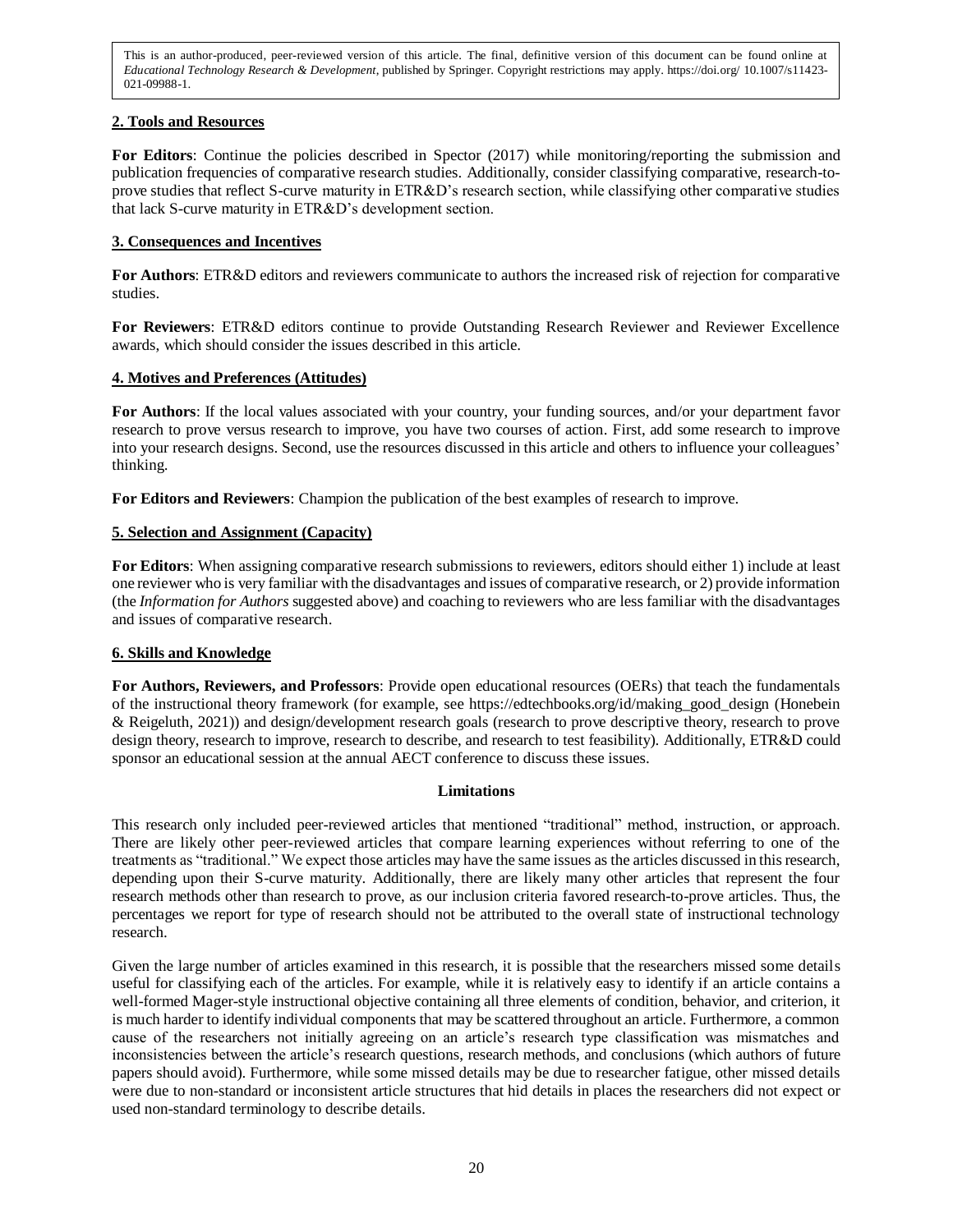The opinion we offer regarding the resurgence of comparative, research-to-prove studies is informed judgment on our part and was specifically requested by one of the reviewers of this paper. While we feel we have a reasonable understanding of the values and motives of colleagues in North America, we lack deeper understanding of the values and motives of colleagues in non-North American locations, which is why, before submitting this article, we requested that if reviewers accept this article, ETR&D editors would consider soliciting commentary and critique from colleagues, much like the Clark/Kozma debates in the 1990's. Our feeling is that factors such as complexity, context, design judgment, and culture may have a role in terms of researchers' choice of research methods. A subsequent study or discussion should investigate these factors.

#### **References**

- Acker, S.R., Klein, E.L. Visualizing spatial tasks: A comparison of computer graphic and full-band video displays. ECTJ 34, 21–30 (1986). https://doi-org.libproxy.boisestate.edu/10.1007/BF02768359
- Al-Samarraie, H., Shamsuddin, A., and Alzahrani, A. I. (2019, October). A flipped classroom model in higher education: a review of the evidence across disciplines. *Educational Technology Research and Development*. https://doi-org.proxyiub.uits.iu.edu/10.1007/s11423-019-09718-8
- Al-Zahrani, A. M. (2015). From passive to active: The impact of the flipped classroom through social learning platforms on higher education students' creative thinking. *British Journal of Educational Technology, 46*(6), 1133–1148.
- Barab, S., & Squire, K. (2004). Design-based research: Putting a stake in the ground. *The Journal of the Learning Sciences, 13*(1), 1-14.
- Belfi, L. M., Bartolotta, R. J., Giambrone, A. E., Davi, C., & Min, R. J. (2015). "Flipping" the introductory clerkship in radiology: Impact on medical student performance and perceptions. *Academic Radiology, 22*(6), 794– 801.
- Blair, E., Maharaj, C., & Primus, S. (2016). Performance and perception in the flipped classroom. *Education and Information Technologies, 21*(6), 1465–1482.
- Boling, E. et al. (2017). Core judgments of instructional designers in practice. *Performance Improvement Quarterly, 30*(3), 119-219. DOI: 10.1002/piq.21250
- Bonneau, C., Bourdeau, S. Computer-supported collaboration: simulation-based training using LEGO®. Education Tech Research Dev 67, 1507–1527 (2019). https://doi-org.libproxy.boisestate.edu/10.1007/s11423-019- 09689-w
- Branson, R. K. (1987). Why the schools can't improve: The upper limit hypothesis. *Journal of Instructional Development, 10*(4), 15-26.
- Briggs, L. J. (1984). Trying to straddle four research cultures. *Educational Technology*, 24(8), 33-34. https://www.jstor.org/stable/44424176
- Brooks, A. W. (2014). Information literacy and the flipped classroom: Examining the impact of a one-shot flipped class on student learning and perceptions. *Communications in Information Literacy, 8*(2), 225–235.
- Burbach, M. E., Matkin, G. S., & Fritz, S. M. (2004). Teaching critical thinking in an introductory leadership course utilizing active learning strategies: A confirmatory study. *College Student Journal, 38*(3), 482–493.
- Cabı, E. (2018). The impact of the flipped classroom model on students' academic achievement. *The International Review of Research in Open and Distributed Learning, 19*(3), 202–221.
- Chang, CY., Kao, CH., Hwang, GJ. et al. From experiencing to critical thinking: a contextual game-based learning approach to improving nursing students' performance in Electrocardiogram training. Education Tech Research Dev 68, 1225–1245 (2019). https://doi-org.libproxy.boisestate.edu/10.1007/s11423-019-09723-x
- Chevalier, R. (2003). Updating the behavior engineering model. *Performance Improvement, 42*(5), 9-14.
- Chien, C.-F., & Hsieh, L.-H. C. (2018). Exploring university students' achievement, motivation, and receptivity of flipped learning in an engineering mathematics course. *International Journal of Online Pedagogy and Course Design (IJOPCD), 8*(4), 22–37.
- Choi, J.I.,& Hannafin, M. The effects of instructional context and reasoning complexity on mathematics problemsolving. ETR&D 45, 43–55 (1997). https://doi-org.libproxy.boisestate.edu/10.1007/BF02299728
- Clark, R. E. (1983). Reconsidering research on learning from media. *Review of Educational Research, 53*(4), 445- 459.
- Clark, R. E. (1985). Evidence for confounding in computer-based instruction studies: Analyzing the meta-analyses. *Educational Communications and Technology Journal, 33*(4), 249-262.
- Clark, R. E. (1986). Absolutes and angst in educational technology research: A reply to Don Cunningham. *Educational Communications and Technology Journal, 34*(1), 8-10.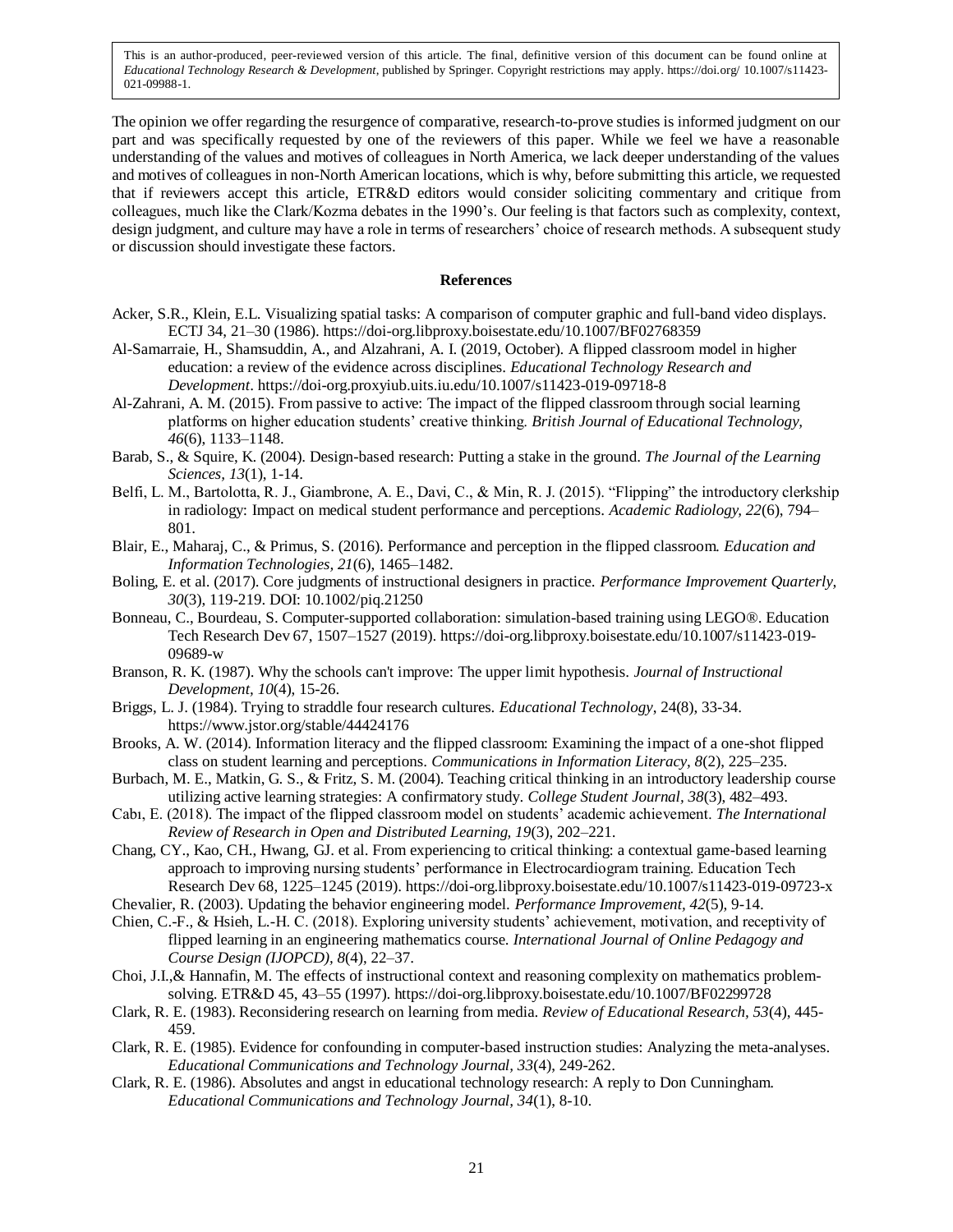- Clark, R. E. (1989). Current progress and future directions for research in instructional technology. *Educational Technology Research and Development, 37*(1), 57-66.
- Clark, R. E. (1994). Media will never influence learning. *Educational Technology Research and Development, 42*(2), 21-29.
- Cobb, P., Confrey, J., diSessa, A., Lehrer, R., & Schauble, L. (2003). Design experiments in educational research. *Educational Researcher, 32*(1), 9-13. https://www.jstor.org/stable/3699928
- Cobb, T. (1997). Cognitive efficiency: Toward a revised theory of media. *Educational Technology Research and Development, 45*(4), 21-35.
- Collins, A., Joseph, D., & Bielaczyc, K. (2004). Design research: Theoretical and methodological issues. *The Journal of the Learning Sciences*, *13*(1), 15-42. https://doi.org/10.1207/s15327809jls1301\_2
- Cunningham, D. J. (1986). Good guys and bad guys. *Educational Communications and Technology Journal, 34*(1), 3-7.
- Czeropski, S., & Pembroke, C. (2017). E-learning ain't performance: Revising HPT in an era of agile and lean. *Performance Improvement*, 56(8), 37-47. 10.1002/pfi.21728
- Danielson, J.A., Bender, H.S., Mills, E.M. et al. A tool for helping veterinary students learn diagnostic problem solving. ETR&D 51, 63–81 (2003). https://doi-org.libproxy.boisestate.edu/10.1007/BF02504553
- Danker, B. (2015). Using flipped classroom approach to explore deep learning in large classrooms. *IAFOR Journal of Education, 3*(1), 171–186.
- Davies, R. S., Dean, D. L., & Ball, N. (2013). Flipping the classroom and instructional technology integration in a college-level information systems spreadsheet course. *Educational Technology Research and Development, 61*(4), 563–580.
- Demiral-Uzan, M. (2015). Instructional design students' design judgment in action. *Performance Improvement Quarterly*, 28(3), 7-23.
- Design-Based Research Collective (2003). Design-based research: An emerging paradigm for educational inquiry. *Educational Researcher, 32*(1), 5-8.
- Driscoll, M. P., & Dick, W. (1999). New research paradigms in instructional technology: An inquiry. *Educational Technology Research and Development, 47*(2), 7-18.
- Efron, S. E., & Ravid, R. (2020). *Action research in education: A practical guide* (2nd ed.). New York, NY: The Guilford Press.
- Efstathiou, C., Hovardas, T., Xenofontos, N.A. et al. Providing guidance in virtual lab experimentation: the case of an experiment design tool. Education Tech Research Dev 66, 767–791 (2018). https://doiorg.libproxy.boisestate.edu/10.1007/s11423-018-9576-z
- Eftekhari, M., Sotoudehnama, E. & Marandi, S.S. Computer-aided argument mapping in an EFL setting: does technology precede traditional paper and pencil approach in developing critical thinking?. Education Tech Research Dev 64, 339–357 (2016). https://doi-org.libproxy.boisestate.edu/10.1007/s11423-016-9431-z
- English, R. E., & Reigeluth, C. M. (2003). Formative research on sequencing instruction with the elaboration theory. *Educational Technology Research and Development, 44*, 23–42. https://doi.org/10.1007/BF02300324
- Farley, F. H. (1982). The future of educational research. *Educational Researcher, 11*(8), 11-19.
- Fabian, K., Topping, K.J. & Barron, I.G. Using mobile technologies for mathematics: effects on student attitudes and achievement. Education Tech Research Dev 66, 1119–1139 (2018). https://doiorg.libproxy.boisestate.edu/10.1007/s11423-018-9580-3
- Fiorella, L., Vogel-Walcutt, J.J. & Schatz, S. Applying the modality principle to real-time feedback and the acquisition of higher-order cognitive skills. Education Tech Research Dev 60, 223–238 (2012). https://doiorg.libproxy.boisestate.edu/10.1007/s11423-011-9218-1
- Foldnes, N. (2016). The flipped classroom and cooperative learning: Evidence from a randomised experiment. *Active Learning in Higher Education, 17*(1), 39–49.
- Fraga, L. M., & Harmon, J. (2014). The flipped classroom model of learning in higher education: An investigation of preservice teachers' perspectives and achievement. *Journal of Digital Learning in Teacher Education, 31*(1), 18–27.
- Gibbons, A. S., & Rogers, P. C. (2009). The architecture of instructional theory. In C. M. Reigeluth & A. Carr-Chellman (Eds.), *Instructional-design theories and models: Building a common knowledge base (Vol. III)*  (pp. 305-326). Hillsdale, NJ: Lawrence Erlbaum Associates.
- Gilbert, T. F. (1996). *Human competence: Engineering worthy performance*. HRD Press.
- Gross, D., Pietri, E. S., Anderson, G., Moyano-Camihort, K., & Graham, M. J. (2015). Increased preclass preparation underlies student outcome improvement in the flipped classroom. *CBE-Life Sciences Education*. https ://doi.org/10.1187/cbe.15-02-0040.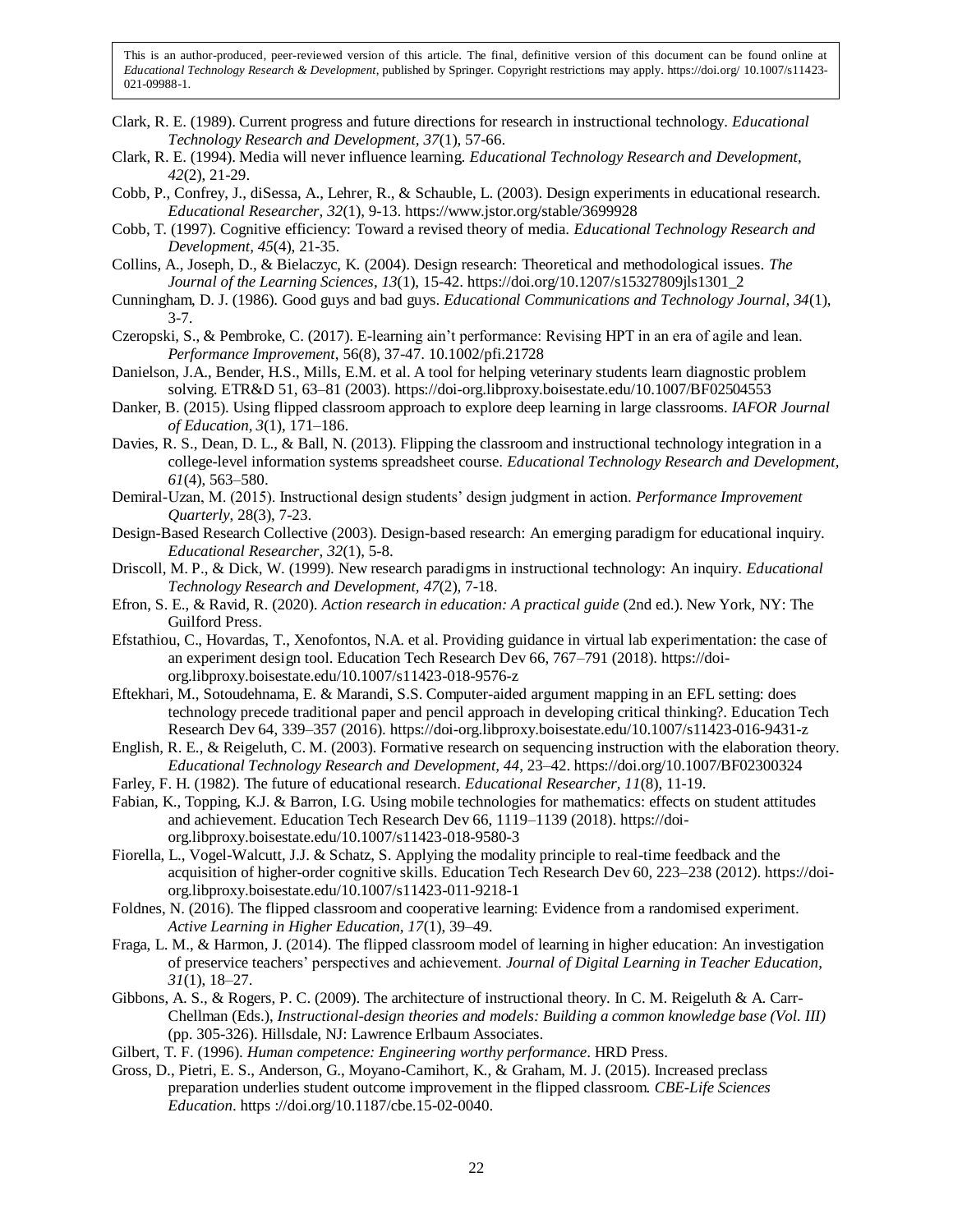- Han, J., Jo, M., Hyun, E. *et al.* Examining young children's perception toward augmented reality-infused dramatic play. *Education Tech Research Dev* **63,** 455–474 (2015). https://doiorg.libproxy.boisestate.edu/10.1007/s11423-015-9374-9
- Hancock-Niemic, M.A., Lin, L., Atkinson, R.K. et al. Example-based learning: exploring the use of matrices and problem variability. Education Tech Research Dev 64, 115–136 (2016). https://doiorg.libproxy.boisestate.edu/10.1007/s11423-015-9403-8
- Harrington, S. A., Bosch, M. V., Schoofs, N., Beel-Bates, C., & Anderson, K. (2015). Quantitative outcomes for nursing students in a flipped classroom. *Nursing Education Perspectives, 36(3)*, 179–181.
- Honebein, P. C. (1994). The effects of a problem-based learning curriculum for diabetes management and care in a large medical school (Doctoral dissertation). Retrieved from https://search-proquestcom.proxyiub.uits.iu.edu/pqdtglobal/docview/304102555/fulltextPDF/784056FA4C0F49F2PQ/2?accounti d=11620
- Honebein, P. C. (2018). Specifying human performance solutions through well-formed business requirements. *Performance Improvement, 57*(7), 45-49. DOI: 10.1002/pfi.21788
- Honebein, P. C., & Honebein, C. H. (2015). Effectiveness, efficiency, and appeal: pick any two? The influence of learning domains and learning outcomes on designer judgments of useful instructional methods. *Educational Technology Research and Development, 63*(6), 937-955. https://doi.org/10.1007/s11423-015- 9396-3
- Honebein, P. C., & Reigeluth, C. M. (2020). The instructional theory framework appears lost. Isn't it time we find it again? *Revista de Educación a Distancia, 64*(20). https://revistas.um.es/red/article/view/405871/290451
- Honebein, P. & Reigeluth, C. M. (2021). Making good design judgments via the instructional theory framework. In J. K. McDonald & R. E. West (Eds.), *Design for Learning: Principles, Processes, and Praxis*. EdTech Books. https://edtechbooks.org/id/making\_good\_design
- Hotle, S. L., & Garrow, L. A. (2015). Effects of the traditional and flipped classrooms on undergraduate student opinions and success. *Journal of Professional Issues in Engineering Education and Practice, 142*(1), 05015005.
- Huang, YM., Huang, YM. A scaffolding strategy to develop handheld sensor-based vocabulary games for improving students' learning motivation and performance. Education Tech Research Dev 63, 691–708 (2015). https://doi-org.libproxy.boisestate.edu/10.1007/s11423-015-9382-9
- Huang, YM., Shadiev, R., Sun, A. et al. A study of the cognitive diffusion model: facilitating students' high level cognitive processes with authentic support. Education Tech Research Dev 65, 505–531 (2017). https://doiorg.libproxy.boisestate.edu/10.1007/s11423-016-9475-0
- Hung, H.-T. (2015). Flipping the classroom for English language learners to foster active learning. *Computer Assisted Language Learning, 28*(1), 81–96.
- Hwang, GJ., Chang, SC., Chen, PY. et al. Effects of integrating an active learning-promoting mechanism into location-based real-world learning environments on students' learning performances and behaviors. Education Tech Research Dev 66, 451–474 (2018). https://doi-org.libproxy.boisestate.edu/10.1007/s11423- 017-9567-5
- Hwang, GJ., Hung, CM. & Chen, NS. Improving learning achievements, motivations and problem-solving skills through a peer assessment-based game development approach. *Education Tech Research Dev* **62,** 129–145 (2014). https://doi-org.libproxy.boisestate.edu/10.1007/s11423-013-9320-7
- Hwang, WY., Zhao, L., Shadiev, R. et al. Exploring the effects of ubiquitous geometry learning in real situations. Education Tech Research Dev 68, 1121–1147 (2019). https://doiorg.libproxy.boisestate.edu/10.1007/s11423-019-09730-y
- Jayasinghe, M.G., Morrison, G.R. & Ross, S.M. The effect of distance learning classroom design on student perceptions. ETR&D 45, 5–19 (1997). https://doi-org.libproxy.boisestate.edu/10.1007/BF02299680
- Jensen, J. L., Kummer, T. A., & Godoy, P. D. M. (2015). Improvements from a flipped classroom may simply be the fruits of active learning. *CBE-Life Sciences Education*. https ://doi.org/10.1187/cbe.14-08-0129.
- Jonassen, D.H., Campbell, J.P. & Davidson, M.E. (1994). Learning with media: Restructuring the debate. *Educational Technology Research and Development, 42*(2), 31–39. https://doiorg.proxyiub.uits.iu.edu/10.1007/BF02299089
- Jungić, V., Kaur, H., Mulholland, J., & Xin, C. (2015). On flipping the classroom in large first year calculus courses. *International Journal of Mathematical Education in Science and Technology, 46*(4), 508–520.
- Kakos-Kraft, S., Honebein, P. C., Prince, M. J., & Marrero, D. G. (1997). The SOCRATES curriculum: An innovative integration of technology and theory in medical education. *Journal of Audiovisual Media in Medicine, 20*(4), 166-171. https://doi.org/10.3109/17453059709063100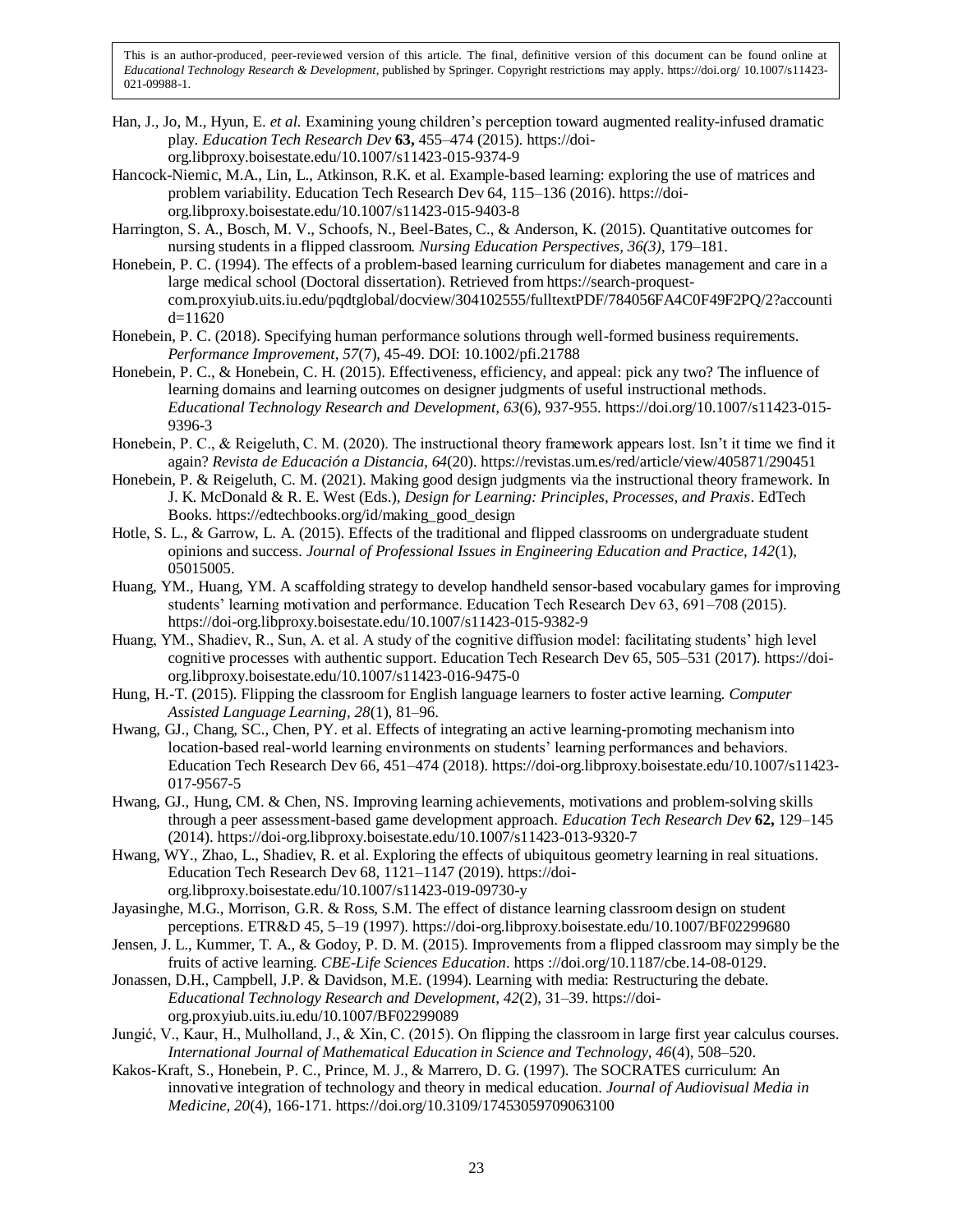- Ke, F. Computer games application within alternative classroom goal structures: cognitive, metacognitive, and affective evaluation. Education Tech Research Dev 56, 539–556 (2008). https://doiorg.libproxy.boisestate.edu/10.1007/s11423-008-9086-5
- Koo, C. L., Demps, E. L., Farris, C., Bowman, J. D., Panahi, L., & Boyle, P. (2016). Impact of flipped classroom design on student performance and perceptions in a pharmacotherapy course. *American Journal Of Pharmaceutical Education, 80*(2), 33.
- Kozma, R.B. (1994). Will media influence learning? Reframing the debate. *Educational Technology Research & Development, 42*, 7–19. https://doi-org.proxyiub.uits.iu.edu/10.1007/BF02299087
- Kozma, R. (2000). Reflections on the state of educational technology research and development. *Educational Technology Research and Development, 48*(1), 5-15.
- Kuo, M. L. A., & Hooper, S. (2004). The effects of visual and verbal coding mnemonics on learning Chinese characters in computer-based instruction. *Educational Technology Research and Development, 52*(3), 23- 38.
- Lan, YJ., Fang, SY., Legault, J. et al. Second language acquisition of Mandarin Chinese vocabulary: context of learning effects. Education Tech Research Dev 63, 671–690 (2015). https://doiorg.libproxy.boisestate.edu/10.1007/s11423-015-9380-y
- Landis, J. R., & Koch, G. G. (1977). The measurement of observer agreement for categorical data. *Biometrics, 33*(1), 159-174. http://www.jstor.org/stable/2529310
- Lee, G., & Wallace, A. (2018). Flipped learning in the english as a foreign language classroom: Outcomes and perceptions. *TESOL Quarterly, 52*(1), 62–84.
- Lee, J., & Reigeluth, C. M. (2006). Formative research on the heuristic task analysis process. *Educational Technology Research and Development, 51*, 5–17. https://doi.org/10.1007/BF02504541
- Lee, Y. M., Jahnke, I. & Austin, L. (2021) Mobile microlearning design and effects on learning efficacy and learner experience. *Educational Technology Research and Development*. https://doiorg.libproxy.boisestate.edu/10.1007/s11423-020-09931-w
- Lee, V. R., & Thomas, J. M. (2011). Integrating physical activity data technologies into elementary school classrooms. *Educational Technology Research and Development, 59*, 865-884. https://doiorg.proxyiub.uits.iu.edu/10.1007/s11423-011-9210-9
- LeMahieu, P. G., Edwards, A. R., & Gomez, L. M. (2015). At the nexus of improvement science and teaching: Introduction to a special section of the Journal of Teacher Education. *Journal of Teacher Education*, *66*(5), 446-449.
- Lewis, C. (2015). What is improvement science? Do we need it in education? *Educational Researcher*, *44*(1), 54-61.
- Liebert, C. A., Lin, D. T., Mazer, L. M., Bereknyei, S., & Lau, J. N. (2016). Effectiveness of the surgery core clerkship flipped classroom: A prospective cohort trial. *The American Journal of Surgery, 211*(2), 451.e1– 457.e1.
- Liefeld, J.P., Herrmann, T.F. Learning consequences for university students using computerized mastery testing. ETR&D 38, 19–25 (1990). https://doi-org.libproxy.boisestate.edu/10.1007/BF02298266
- Lindsey, L., & Berger, N. (2009). Experiential approach to instructions. In C. M. Reigeluth & A. Carr-Chellman (Eds.), *Instructional-design theories and models: Building a common knowledge base (Vol. III) (pp. 117- 142)*. Hillsdale, NJ: Lawrence Erlbaum Associates.
- Lin-Siegler, X., Shaenfield, D. & Elder, A.D. Contrasting case instruction can improve self-assessment of writing. Education Tech Research Dev 63, 517–537 (2015). https://doi-org.libproxy.boisestate.edu/10.1007/s11423- 015-9390-9
- Liou, WK., Bhagat, K.K. & Chang, CY. The design, implementation, and evaluation of a digital interactive globe system integrated into an Earth Science course. Education Tech Research Dev 66, 545–561 (2018). https://doi-org.libproxy.boisestate.edu/10.1007/s11423-018-9573-2
- Lockee, B. B., Burton, J. K., & Cross, L. H. (1999). No comparison: Distance education finds a new use for 'no significant difference'. *Educational Technology Research and Development, 47*(3), 33-42.
- Lubin, I. A., & Ge, X. (2012). Investigating the influences of a LEAPS model on preservice teachers' problem solving, metacognition, and motivation in an educational technology course. *Educational Technology Research and Development, 60*, 239-270. https://doi-org.proxyiub.uits.iu.edu/10.1007/s11423-011-9224-3
- Mager, R. F. (1984). *Preparing instructional objectives*. Belmont, CA: Lake Publishing.
- Malinverni, L., Schaper, MM. & Pares, N. An evaluation-driven design approach to develop learning environments based on full-body interaction. Education Tech Research Dev 64, 1337–1360 (2016). https://doiorg.libproxy.boisestate.edu/10.1007/s11423-016-9468-z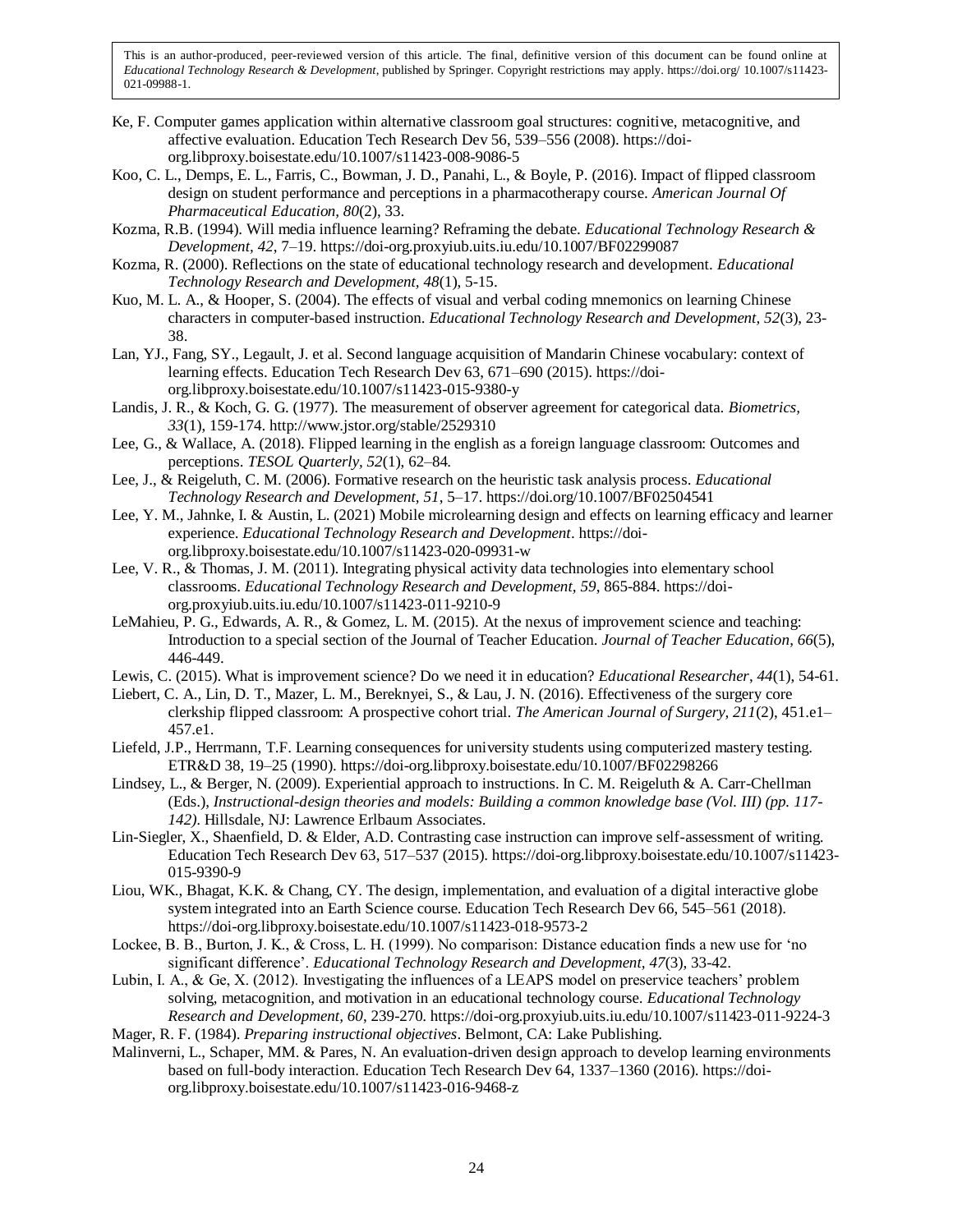- Mason, G. S., Shuman, T. R., & Cook, K. E. (2013). Comparing the effectiveness of an inverted classroom to a traditional classroom in an upper-division engineering course. *IEEE Transactions on Education, 56*(4), 430–435.
- Mattis, K. V. (2015). Flipped classroom versus traditional textbook instruction: Assessing accuracy and mental effort at different levels of mathematical complexity. *Technology, Knowledge and Learning, 20*(2), 231– 248.
- Mavridis, A., Katmada, A. & Tsiatsos, T. Impact of online flexible games on students' attitude towards mathematics. Education Tech Research Dev 65, 1451–1470 (2017). https://doiorg.libproxy.boisestate.edu/10.1007/s11423-017-9522-5
- McCallum, S., Schultz, J., Sellke, K., & Spartz, J. (2015). An examination of the flipped classroom approach on college student academic involvement. *International Journal of Teaching and Learning in Higher Education, 27*(1), 42–55.
- McLaughlin, J. E., Griffin, L. M., Esserman, D. A., Davidson, C. A., Glatt, D. M., Roth, M. T., & Mumper, R. J. (2013). Pharmacy student engagement, performance, and perception in a flipped satellite classroom. *American Journal of Pharmaceutical Education, 77*(9), 196.
- McLaughlin, J. E., Roth, M. T., Glatt, D. M., Gharkholonarehe, N., Davidson, C. A., Griffin, L. M., & Mumper, R. J. (2014). The flipped classroom: A course redesign to foster learning and engagement in a health professions school. *Academic Medicine, 89*(2), 236–243.
- Merrill, M. D. (1983). Component display theory. In C.M. Reigeluth (Ed.), *Instructional-design theories and models: An overview of their current status (pp. 279-333)*. Hillsdale, NJ: Lawrence Erlbaum Associates.
- Missildine, K., Fountain, R., Summers, L., & Gosselin, K. (2013). Flipping the classroom to improve student performance and satisfaction. *Journal of Nursing Education, 52*(10), 597–599.
- Moffett, J., & Mill, A. C. (2014). Evaluation of the flipped classroom approach in a veterinary professional skills course. *Advances in Medical Education and Practice, 5*, 415.
- Morrison, G.R. (1994). The media effects question: "Unresolvable" or asking the right question. *Educational Technology Research and Development, 42*, 41–44 (1994). https://doiorg.proxyiub.uits.iu.edu/10.1007/BF02299090
- Morrison, G.R., Ross, S.M. & O'Dell, J.K. Text density level as a design variable in instructional displays. ECTJ 36, 103–115 (1988). https://doi-org.libproxy.boisestate.edu/10.1007/BF02766618
- Murray, L., McCallum, C., & Petrosino, C. (2014). Flipping the classroom experience: A comparison of online learning to traditional lecture. *Journal of Physical Therapy Education, 28*(3), 35–41.
- Nelson, H. G., & Stolterman, E. (2012). *The design way: Intentional change in an unpredictable world (2nd ed.)*. Cambridge, MA: MIT Press.
- Ojennus, D. D. (2016). Assessment of learning gains in a flipped biochemistry classroom. *Biochemistry and Molecular Biology Education, 44*(1), 20–27.
- Parkhurst, P. E. (1992). Criticisms of a report on teaching with interactive videodiscs. *Academic Medicine, 67*(10), 657-658.
- Peterson, D. J. (2016). The flipped classroom improves student achievement and course satisfaction in a statistics course: A quasi-experimental study. *Teaching of Psychology, 43*(1), 10–15.
- Phillips, R., Kennedy, G., & McNaught, C. (2012). The role of theory in learning technology and evaluation research. *Australasian Journal of Educational Technology, 28*(7), 1103-1118.
- Pierce, R., & Fox, J. (2012). Vodcasts and active-learning exercises in a "flipped classroom" model of a renal pharmacotherapy module. *American Journal of Pharmaceutical Education, 76*(10), 196
- Ponce, H.R., Mayer, R.E. & Lopez, M.J. A computer-based spatial learning strategy approach that improves reading comprehension and writing. Education Tech Research Dev 61, 819–840 (2013). https://doiorg.libproxy.boisestate.edu/10.1007/s11423-013-9310-9
- Porcaro, P. A., Jackson, D. E., McLaughlin, P. M., & O'Malley, C. J. (2016). Curriculum design of a flipped classroom to enhance haematology learning. *Journal of Science Education and Technology, 25*(3), 345– 357.
- Prashar, A. (2015). Assessing the flipped classroom in operations management: A pilot study. *Journal of Education for Business, 90*(3), 126–138.
- Proske, A., Roscoe, R.D. & McNamara, D.S. Game-based practice versus traditional practice in computer-based writing strategy training: effects on motivation and achievement. Education Tech Research Dev 62, 481– 505 (2014). https://doi-org.libproxy.boisestate.edu/10.1007/s11423-014-9349-2
- Raja, F. U., & Najmonnisa (2018). Comparing traditional teaching method and experiential teaching method using experimental research. *Journal of Education and Educational Development, 5*(2), 276-288.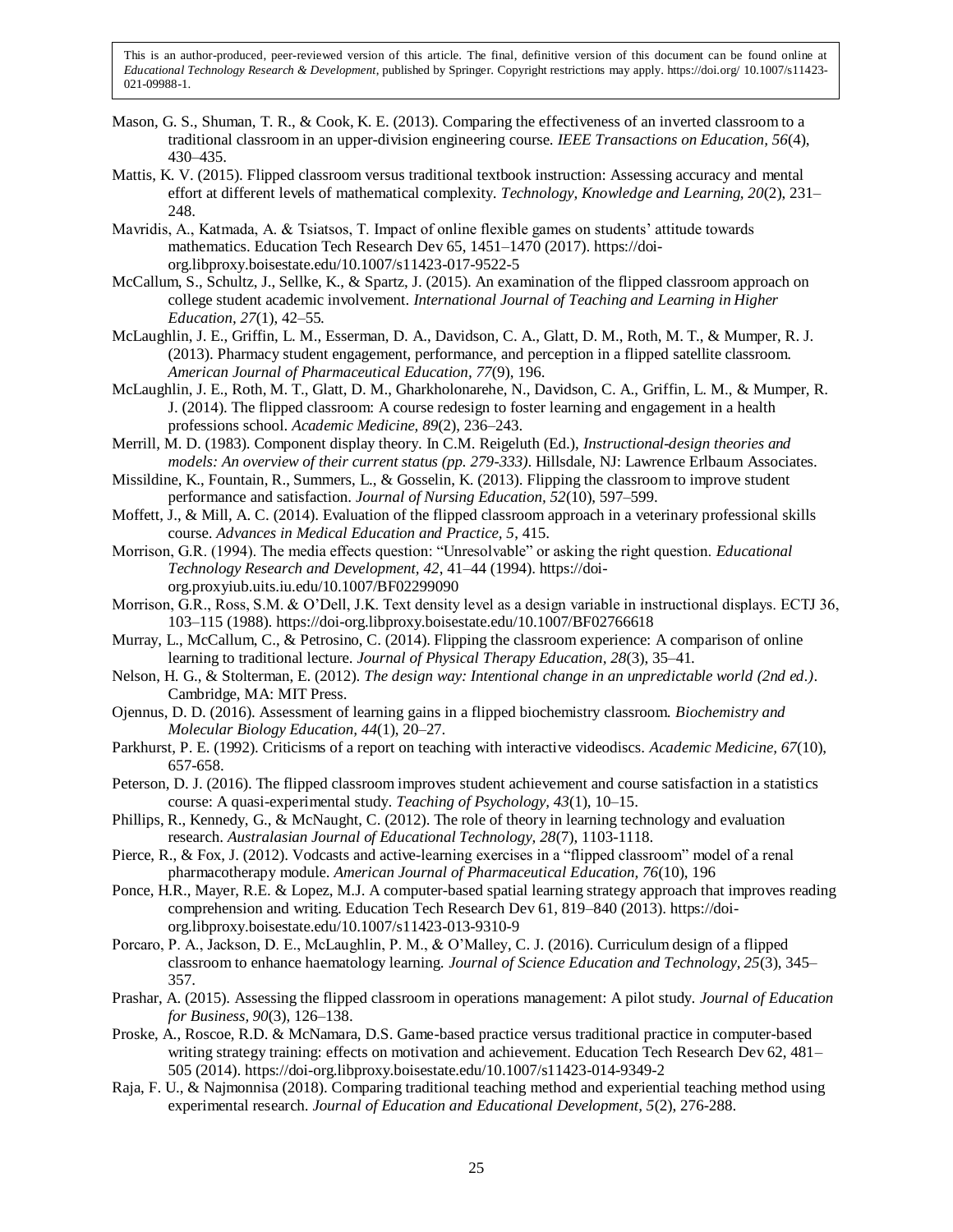- Reeves, T. C., & Oh, E. (2017). The goals and methods of educational technology research over a quarter century (1989-2014). *Educational Technology Research and Development, 65*(2), 325-339
- Reigeluth, C.M. (1983). Instructional Design: What is it and Why is it? In C.M. Reigeluth (Ed.), *Instructionaldesign theories and models: An overview of their current status (pp. 3-36)*. Hillsdale, NJ: Lawrence Erlbaum Associates.
- Reigeluth, C. M. (1989). Educational technology at the crossroads: New mindsets and new directions. *Educational Technology Research and Development, 37*(1), 67-80.
- Reigeluth, C.M. (1999). What is instructional-design theory and how is it changing? In C.M. Reigeluth (Ed.), *Instructional-design theories and models: A new paradigm of instructional theory, volume II (pp. 5-29)*. Hillsdale, NJ: Lawrence Erlbaum Associates.
- Reigeluth, C.M. & An, Y. (2009). Theory building. In C. M. Reigeluth & A. Carr-Chellman (Eds.), *Instructionaldesign theories and models: Building a common knowledge base (Vol. III) (pp. 365-386)*. Hillsdale, NJ: Lawrence Erlbaum Associates.
- Reigeluth, C. M., & An, Y. (2021). *Merging the instructional design process with learner-centered theory: The holistic 4D model*. New York: Routledge.
- Reigeluth, C.M. & Carr-Chellman, A. (2009). Understanding instructional theory. In C. M. Reigeluth & A. Carr-Chellman (Eds.), *Instructional-design theories and models: Building a common knowledge base (Vol. III) (pp. 3-26)*. Hillsdale, NJ: Lawrence Erlbaum Associates.
- Reigeluth, C. M., & Frick, T. W. (1999). Formative research: A methodology for creating and improving design theories. In C.M. Reigeluth (Ed.), *Instructional-design theories and models: A new paradigm of instructional theory, volume II (pp. 633-651)*. Hillsdale, NJ: Lawrence Erlbaum Associates.
- Reigeluth, C. M., & Schwartz, E. (1989). An instructional theory for the design of computer-based simulations. *Journal of Computer-Based Instruction, 16*(1), 1–10
- Reiser, R.A. (1994). Clark's invitation to the dance: An instructional designer's response. *Educational Technology Research and Development, 42*, 45–48. https://doi-org.proxyiub.uits.iu.edu/10.1007/BF02299091
- Richey, R. (1998). The pursuit of useable knowledge in instructional technology. *Educational Technology Research and Development, 46*(4), 7-22.
- Ritzhaupt, A., & Sommer, M. (2018). Impact of the flipped classroom on learner achievement and satisfaction in an undergraduate technology literacy course. *Journal of Information Technology Education: Research, 17*(1), 159–182.
- Rogers, E. M. (2003). *Diffusion of Innovations (5th Ed.)*. New York: Free Press.
- Ronimus, M., Eklund, K., Pesu, L. et al. Supporting struggling readers with digital game-based learning. Education Tech Research Dev 67, 639–663 (2019). https://doi-org.libproxy.boisestate.edu/10.1007/s11423-019- 09658-3
- Ross, S.M. (1994). Delivery trucks or groceries? More food for thought on whether media (will, may, can't) influence learning. *Educational Technology Research and Development, 42*, 5–6. https://doiorg.proxyiub.uits.iu.edu/10.1007/BF02299086
- Ross, S.M., Anand, P.G. A computer-based strategy for personalizing verbal problems in teaching mathematics. ECTJ 35, 151–162 (1987). https://doi-org.libproxy.boisestate.edu/10.1007/BF02793843
- Ryan, M. D., & Reid, S. A. (2015). Impact of the flipped classroom on student performance and retention: A parallel controlled study in general chemistry. *Journal of Chemical Education, 93*(1), 13–23.
- Sáez-López, JM., Sevillano-García, ML. & Vazquez-Cano, E. The effect of programming on primary school students' mathematical and scientific understanding: educational use of mBot. Education Tech Research Dev 67, 1405–1425 (2019). https://doi-org.libproxy.boisestate.edu/10.1007/s11423-019-09648-5
- Salomon, G. (1991). Transcending the qualitative-quantitative debate: The analytic and systemic approaches to educational research. *Educational Researcher, 20*(6), 10-18
- Schweickert, R., & Boruff, B. (1986). Short-term memory capacity: Magic number or magic spell? *Journal of Experimental Psychology: Learning, Memory, and Cognition, 12*(3), 419–425. https://doi.org/10.1037/0278-7393.12.3.419
- Shadiev, R., Hwang, WY. & Liu, TY. Investigating the effectiveness of a learning activity supported by a mobile multimedia learning system to enhance autonomous EFL learning in authentic contexts. Education Tech Research Dev 66, 893–912 (2018). https://doi-org.libproxy.boisestate.edu/10.1007/s11423-018-9590-1
- Shrock, S.A. (1994). The media influence debate: Read the fine print, but don't lose sight of the big picture. *Educational Technology Research and Development, 42*, 49–53. https://doiorg.proxyiub.uits.iu.edu/10.1007/BF02299092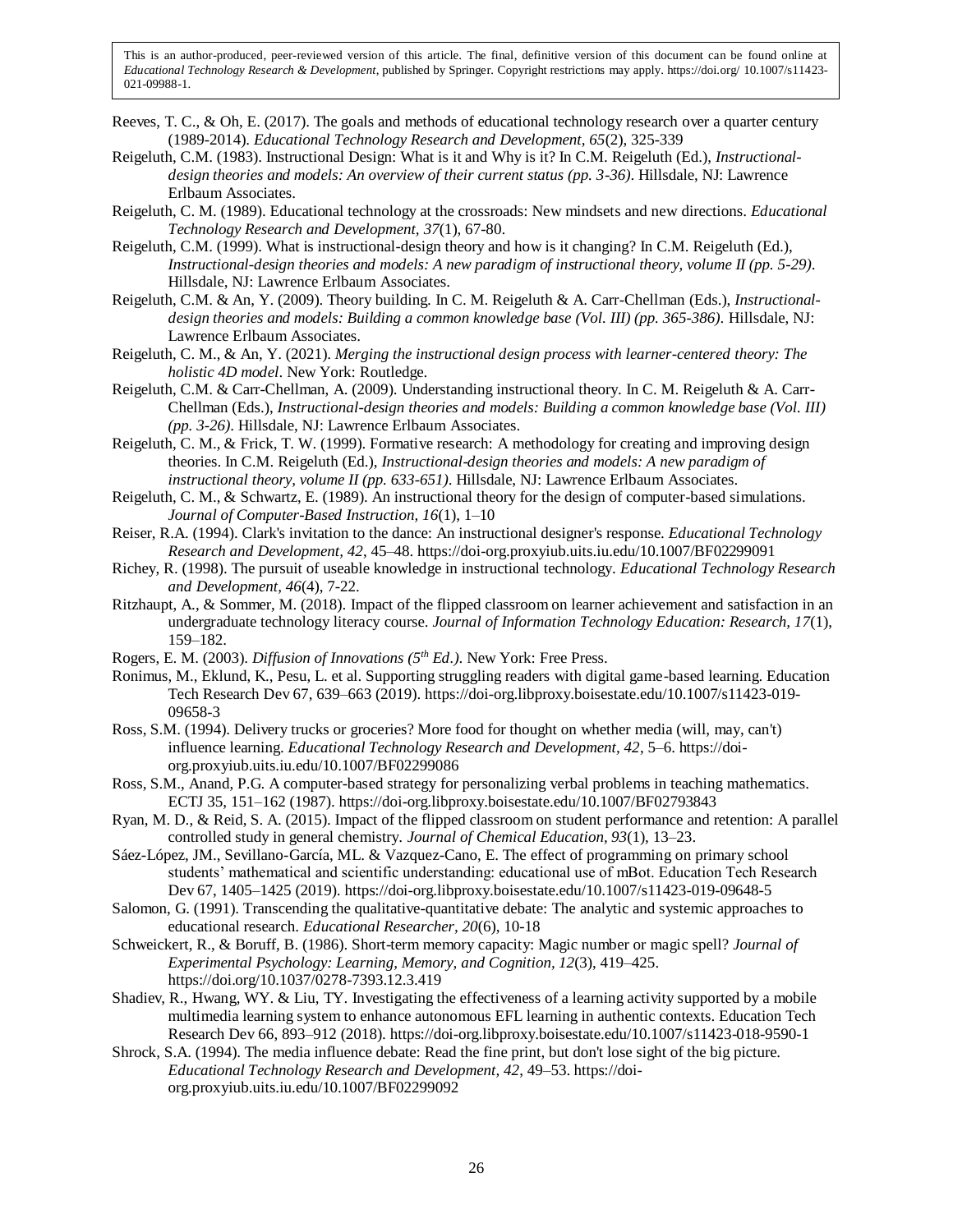- Simpson, V., & Richards, E. (2015). Flipping the classroom to teach population health: Increasing the relevance. *Nurse Education in Practice, 15*(3), 162–167.
- Smith, K. M., & Boling, E. (2009). What do we make of design? Design as a concept in educational technology. *Educational Technology, 49*(4), 3-17.
- Sohrabi, B., & Iraj, H. (2016). Implementing flipped classroom using digital media: A comparison of two demographically different groups perceptions. *Computers in Human Behavior, 60*, 514–524.
- Spector, J. M. (2017). Reflections on educational technology research and development. *Educational Technology Research and Development*, *66*(4), 893-912.
- Staker, H., & Horn, M. B. (2012). Classifying K-12 blended learning. Retrieved from https://www.christenseninstitute.org/wp-content/uploads/2013/04/Classifying-K-12-blended-learning.pdf
- Stebbins, R. A. (2001). *Exploratory Research in the Social Sciences*. Sage: Thousand Oaks, CA.
- Stokes, D. E. (1997). *Pasteur's quadrant: Basic science and technological innovation*. Washington, DC: The Brookings Institution.
- Stolterman, E., & Nelson, H. (2000). The guarantor of design. Proceedings of IRIS 23. Laboratorium for Interaction Technology, University of Trollhättan Uddevalla, 2000. L. Svensson, U. Snis, C. Sørensen, H. Fägerlind, T. Lindroth, M. Magnusson, C. Östlund (eds.)
- Strayer, J. F. (2012). How learning in an inverted classroom influences cooperation, innovation and task orientation. *Learning Environments Research, 15*(2), 171–193.
- Stringer, E. T. (2008). *Action research in education* (2nd ed.). Upper Saddle River, NJ: Pearson Prentice Hall.
- Stringer, E. T., & Aragon, A. O. (2021). *Action research* (5th ed.). Thousand Oaks, CA: Sage Publications.
- Tanner, D. (1998). The social consequences of bad research. *Phi Delta Kappan, 79*(5), 345-349.
- Tanner, M., & Scott, E. (2015). A flipped classroom approach to teaching systems analysis, design and implementation. *Journal of Information Technology Education: Research, 14*, 219–241.
- Tennyson, R. D. (1994). The big wrench vs. integrated approaches: The great media debate. *Educational Technology Research and Development, 42*(3) 15-28.
- Tessmer, M., Driscoll, M.P. Effects of a diagrammatic display of coordinate concept definitions on concept classification performance. ECTJ 34, 195–205 (1986). https://doiorg.libproxy.boisestate.edu/10.1007/BF02767401
- The Performance Thinking Network (2012). Six boxes model. https://www.sixboxes.com/Six-Boxes-Model.html
- Tune, J. D., Sturek, M., & Basile, D. P. (2013). Flipped classroom model improves graduate student performance in cardiovascular, respiratory, and renal physiology. *Advances in Physiology Education, 37*(4), 316–320.
- Ullmer, E. J. (1994). Media and learning: Are there two kinds of truth? *Educational Technology Research and Development, 42*(1), 21-32.
- Uribe, D., Klein, J.D. & Sullivan, H. The effect of computer-mediated collaborative learning on solving III-defined problems. ETR&D 51, 5–19 (2003). https://doi-org.libproxy.boisestate.edu/10.1007/BF02504514
- Van Eck, R., & Dempsey, J. (2002). The effect of competition and contextualized advisement on the transfer of mathematics skills a computer-based instructional simulation game. *Educational Technology Research and Development, 50*, 23–41 (2002). https://doi-org.proxyiub.uits.iu.edu/10.1007/BF02505023
- Van Vliet, E., Winnips, J., & Brouwer, N. (2015). Flipped-class pedagogy enhances student metacognition and collaborative-learning strategies in higher education but effect does not persist. *CBE-Life Sciences Education*. https ://doi.org/10.1187/cbe.14-09-0141.
- Velegol, S. B., Zappe, S. E., & Mahoney, E. (2015). The evolution of a flipped classroom: Evidence-based recommendations. *Advances in Engineering Education, 4*(3), 1–37.
- Wang, F., & Hannafin, M. J. (2005). Design-based research and technology-enhanced learning environments. *Educational Technology Research and Development, 53*, 5–23. https://doi.org/10.1007/BF02504682
- Whillier, S., & Lystad, R. P. (2015). No differences in grades or level of satisfaction in a flipped classroom for neuroanatomy. *Journal of Chiropractic Education, 29*(2), 127–133.
- Wong, T. H., Ip, E. J., Lopes, I., & Rajagopalan, V. (2014). Pharmacy students' performance and perceptions in a flipped teaching pilot on cardiac arrhythmias. *American Journal of Pharmaceutical Education, 78*(10), 185.
- Wilson, S. G. (2013). The flipped class: A method to address the challenges of an undergraduate statistics course. *Teaching of Psychology, 40*(3), 193–199.
- Yeh, YL., Lan, YJ. Fostering student autonomy in English learning through creations in a 3D virtual world. Education Tech Research Dev 66, 693–708 (2018). https://doi-org.libproxy.boisestate.edu/10.1007/s11423- 017-9566-6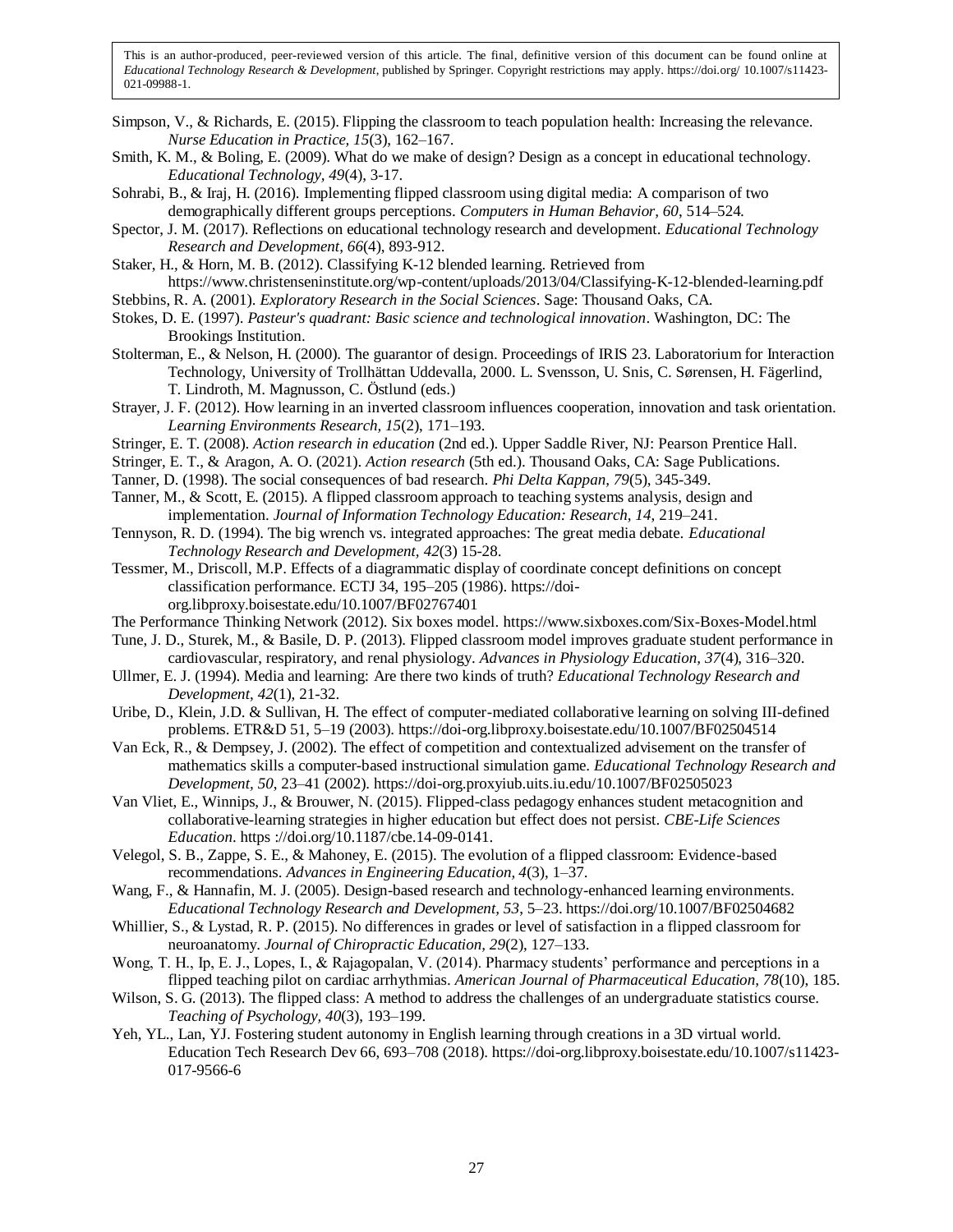## **Appendix A**

## **Coding categories for ETR&D articles between 1980 and 2019**

| Element/Column            | Criteria                                                                        |
|---------------------------|---------------------------------------------------------------------------------|
| Order Number              | Sequential order in which the article was collected and reviewed                |
| Date                      | Year of publication                                                             |
| Document                  | File name of the article's PDF                                                  |
| Region                    | Region where the study was conducted or where first author is based.            |
| Subjects                  | Description of the subjects for the study                                       |
| Research Questions/       | Indicates presence of research Questions, Hypothesis, Objective, Derived, or    |
| Hypotheses                | some mixture of these four concepts. Cell Comment provides data from the        |
|                           | paper. "Derived" means that no specific research questions or hypotheses were   |
|                           | specified, but could be derived from statements made in the manuscript.         |
| Classification            | Classifies studies based upon the available data:                               |
|                           | $1 =$ Research to prove – for descriptive theory                                |
|                           | $2 =$ Research to prove – for design theory                                     |
|                           | $3 =$ Research to improve                                                       |
|                           | $4 =$ Research to describe                                                      |
|                           | $5 =$ Research to test feasibility                                              |
| Instructional             | The type instructional theory/model described in the literature section of the  |
| Theory/Model              | paper (macro, meso, micro).                                                     |
| <b>Traditional Method</b> | The primary instructional method employed by the perceived inferior solution    |
| <b>Traditional Media</b>  | The primary media method employed by the perceived inferior solution            |
| New Method                | The primary instructional method employed by the perceived superior solution    |
| New Media                 | The primary media method employed by the perceived superior solution            |
| Independent Variable      | The primary focus of the independent variable: Method, Media, or Mixed          |
| Other Method              | Other instructional methods received by all participants                        |
| Treatments                | Number of treatments in the study.                                              |
| <b>Research Method</b>    | As specified by author or implied by researcher: experimental, quasi-           |
|                           | experimental, case study, etc.                                                  |
| Task                      | Description of the primary task of the learner.                                 |
| Conditions                | Yes or No depending upon whether the author provided at least one condition,    |
|                           | signaled by words such as "given," "using," or similar.                         |
| Behavior                  | Yes or No depending upon if the author specified at least one logical statement |
|                           | that includes an observable action verb followed by a behavioral statement.     |
| Criterion                 | Yes or No or Partial depending upon a specification of a quantified, target     |
| Specification             | criterion for at least one of effectiveness, efficiency, or appeal.             |
| Formative Evaluation      | Yes or No or Partial depending upon whether an instructional design was pilot   |
|                           | tested prior to the running of the experiment. Search terms: formative, pilot.  |
|                           |                                                                                 |
| Effectiveness             | Yes or No for specific measure present in the Method section for assessing the  |
|                           | effectiveness of the instructional designs.                                     |
|                           |                                                                                 |
| Efficiency                | Yes or No for specific measure present in the Method section for assessing the  |
|                           | efficiency of the instructional designs.                                        |
|                           |                                                                                 |
| Appeal                    | Yes or No for specific measure present in the Method section for assessing      |
|                           | appeal (liking, satisfaction, motivation) of the instructional designs.         |
|                           |                                                                                 |
| <b>Other Measures</b>     | Other measures beyond effectiveness, efficiency, and appeal                     |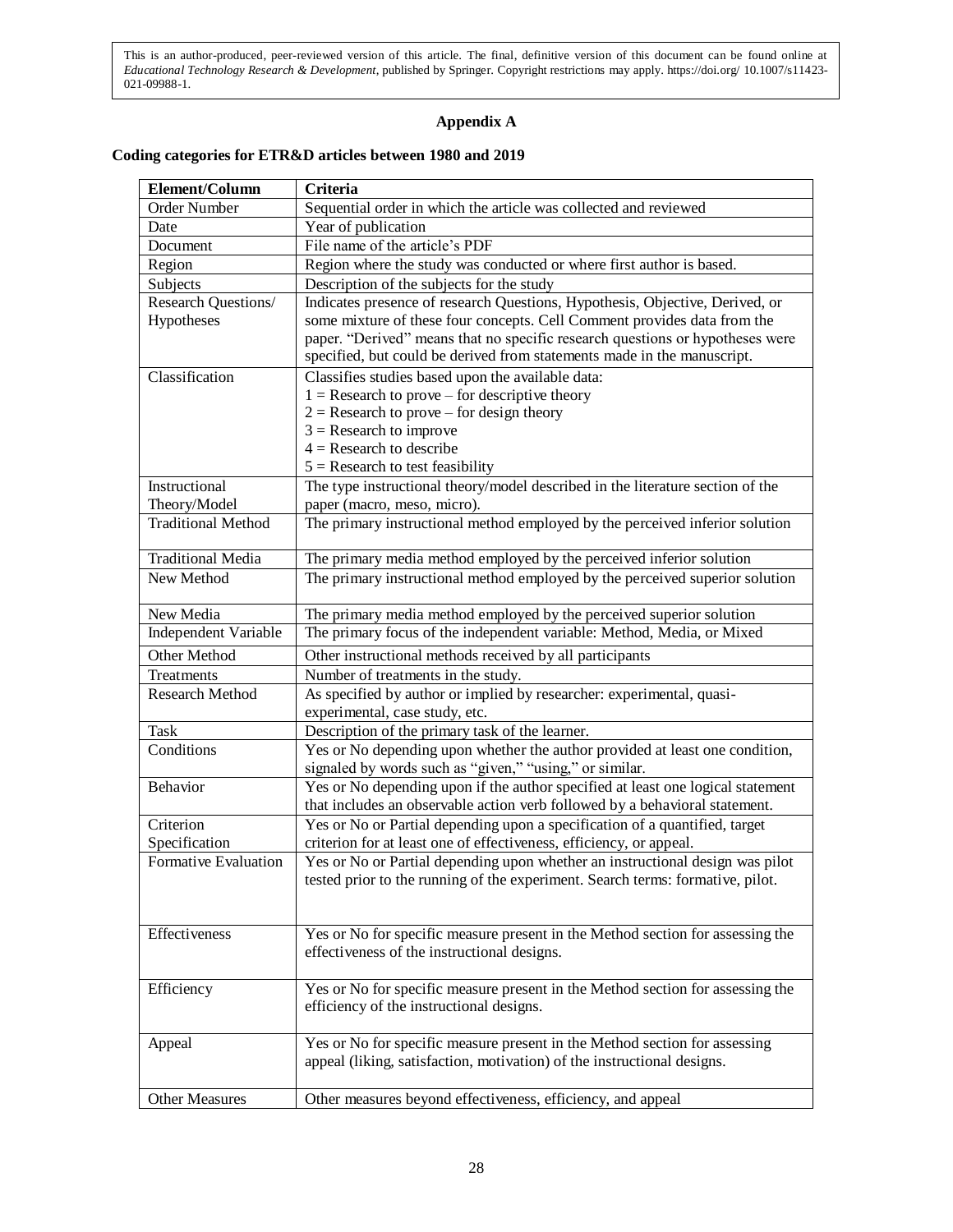| Result | Identification of the treatment that performed "best" |
|--------|-------------------------------------------------------|
| Source | Link to the research paper                            |
| Title  | Title of the research paper                           |

## **Appendix B**

## **Study 1 Articles – From ETR&D 1980-2019**

| <b>Author</b>             | <b>Region</b> | <b>Research Type</b>                |
|---------------------------|---------------|-------------------------------------|
| Tessmer & Driscoll (1986) | North America | Research to Prove for Design        |
| Acker & Klein (1986)      | North America | Research to Prove for Design        |
| Ross & Anand (1987)       | North America | Research to Prove for Design        |
| Morrison et al. (1988)    | North America | Research to Prove for Design        |
| Liefeld & Herrmann (1990) | North America | Research to Prove for Design        |
| Jayasinghe et al. (1997)  | North America | Research to Prove for Design        |
| Choi & Hannafin (1997)    | Asia          | Research to Prove for Design        |
| Van Eck & Dempsey (2002)  | North America | Research to Prove for Design        |
| Uribe et al. (2003)       | North America | Research to Prove for Design        |
| Danielson et al. (2003)   | North America | Research to Prove for Design        |
| Kuo & Hooper (2004)       | North America | Research to Prove for Design        |
| Ke (2008)                 | North America | Research to Prove for Design        |
| Lee & Thomas $(2011)$     | North America | <b>Research to Test Feasibility</b> |
| Lubin & Ge (2012)         | North America | Research to Describe                |
| Fiorella et al. (2012)    | North America | Research to Prove for Design        |
| Ponce et al. (2013)       | South America | Research to Prove for Design        |
| Davies et al. (2013)      | North America | Research to Prove for Design        |
| Hwang et al. (2014)       | Asia          | Research to Prove for Design        |
| Proske et al. (2014)      | Europe        | Research to Prove for Design        |
| Lin-Siegler et al. (2015) | North America | Research to Prove for Design        |
| Huang & Huang (2015)      | Asia          | Research to Prove for Design        |
| Lan et al. (2015)         | Asia          | Research to Prove for Design        |
| Han et al. (2015)         | Asia          | Research to Prove for Design        |
| Malinverni et al. (2016)  | Europe        | Research to Prove for Design        |
| Eftekhari et al. (2016)   | Middle East   | Research to Prove for Design        |
| Hancock et al. (2016)     | North America | Research to Prove for Design        |
| Hwang et al. (2018)       | Asia          | Research to Prove for Design        |
| Mavridis et al. (2017)    | Europe        | Research to Prove for Design        |
| Huang et al. (2017)       | Asia          | Research to Prove for Design        |
| Fabian et al. (2018)      | Europe        | Research to Prove for Design        |
| Shadiev et al. (2018)     | Asia          | Research to Prove for Design        |
| Efstathiou et al. (2018)  | Europe        | Research to Prove for Design        |
| Liou et al. (2018)        | Asia          | Research to Prove for Design        |
| Yeh & Lan (2018)          | Asia          | Research to Describe                |
| Chang et al. (2019)       | Asia          | Research to Prove for Design        |
| Ronimus et al. (2019)     | Europe        | Research to Prove for Design        |
| Hwang et al. (2019)       | Asia          | Research to Prove for Design        |
| Sáez-López et al. (2019)  | Europe        | Research to Prove for Design        |
| Bonneau & Bourdeau (2019) | North America | Research to Test Feasibility        |